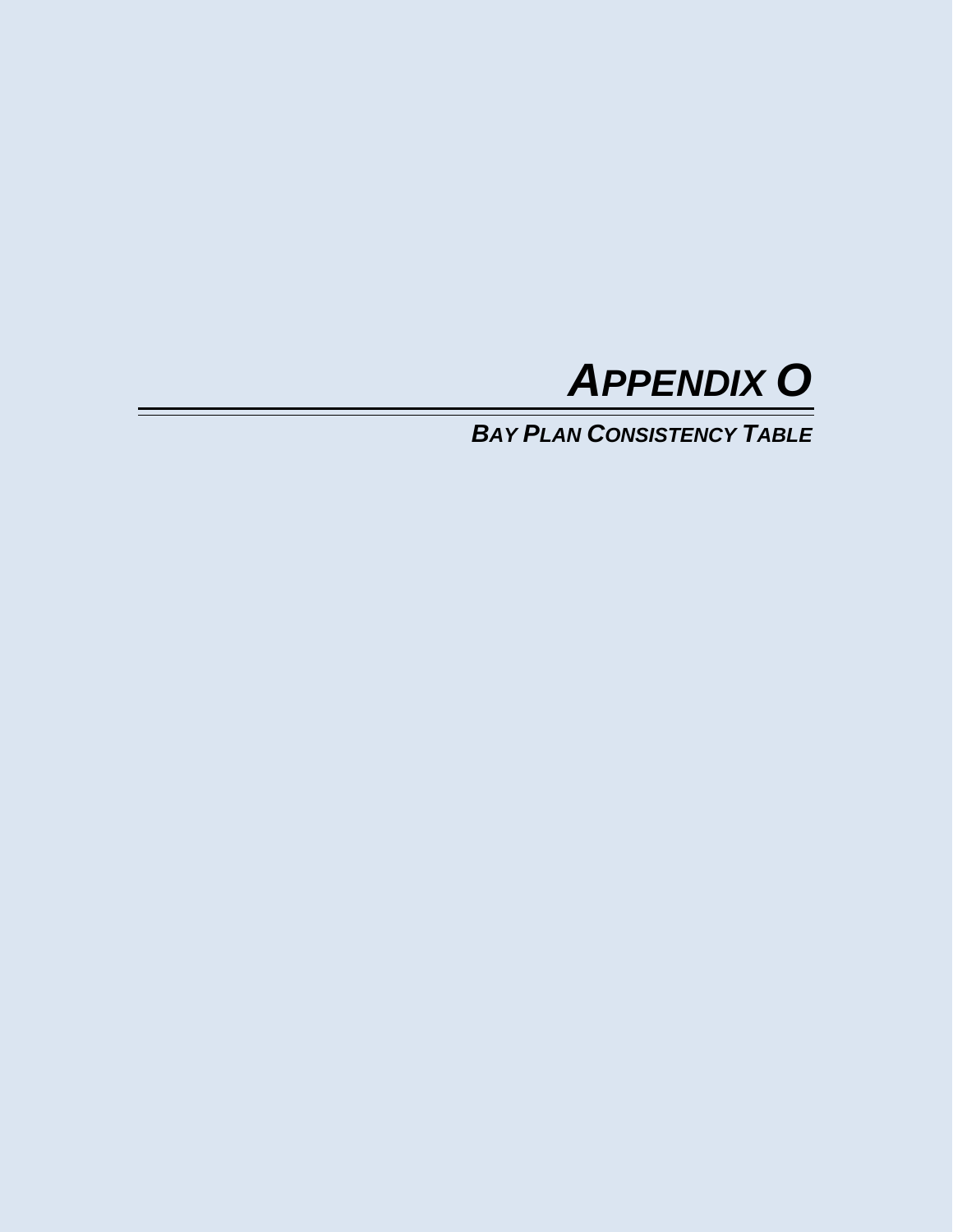| <b>Bay Plan Policy</b>                                                                                                                                                                                                                                                                    | <b>Modified Project</b><br><b>Consistent with</b><br><b>Bay Plan Policy</b> | <b>Consistency Analysis</b>                                                                                                                                                                                                                                                                                                                                                                                                                                                                                                                                                                                                                                                                                                                                                                                                                                                                                                                                                                                                                                                                                                                                                                                                                                                                                                                                                                                                                                                                                                                                                                                                                                                                                                                                                                                                                                                                                                                                                                                            |
|-------------------------------------------------------------------------------------------------------------------------------------------------------------------------------------------------------------------------------------------------------------------------------------------|-----------------------------------------------------------------------------|------------------------------------------------------------------------------------------------------------------------------------------------------------------------------------------------------------------------------------------------------------------------------------------------------------------------------------------------------------------------------------------------------------------------------------------------------------------------------------------------------------------------------------------------------------------------------------------------------------------------------------------------------------------------------------------------------------------------------------------------------------------------------------------------------------------------------------------------------------------------------------------------------------------------------------------------------------------------------------------------------------------------------------------------------------------------------------------------------------------------------------------------------------------------------------------------------------------------------------------------------------------------------------------------------------------------------------------------------------------------------------------------------------------------------------------------------------------------------------------------------------------------------------------------------------------------------------------------------------------------------------------------------------------------------------------------------------------------------------------------------------------------------------------------------------------------------------------------------------------------------------------------------------------------------------------------------------------------------------------------------------------------|
| <b>AESTHETICS - Part IV (Appearance, Design, and Scenic Views)</b>                                                                                                                                                                                                                        |                                                                             |                                                                                                                                                                                                                                                                                                                                                                                                                                                                                                                                                                                                                                                                                                                                                                                                                                                                                                                                                                                                                                                                                                                                                                                                                                                                                                                                                                                                                                                                                                                                                                                                                                                                                                                                                                                                                                                                                                                                                                                                                        |
| Appearance, Design, and Scenic Views: No. 1 – To enhance the visual<br>quality of development around the Bay and to take maximum advantage of the<br>attractive setting it provides, the shores of the Bay should be developed in<br>accordance with the Public Access Design Guidelines. | Yes                                                                         | There are seven public access objectives provided in the<br>Public Access Design Guidelines: (1) make public access<br>public, (2) make public access usable, (3) provide, maintain,<br>and enhance visual access to the [San Francisco Bay] Bay<br>and shoreline, (4) maintain and enhance the visual quality of<br>the Bay, shoreline, and adjacent development, (5) provide<br>connections to and continuity along the shoreline, (6) take<br>advantage of the Bay setting, and (7) ensure that public access<br>is compatible with wildlife through siting, design, and<br>management strategies. The Modified Project design follows<br>these objectives. The Modified Project's public access routes<br>to the shoreline would be clearly marked and visible from<br>Stenmark Drive, the only road into the Project Site. The<br>Modified Project would make improvements to existing public<br>access routes that would make it more user friendly, including<br>improving the public parking lot, adding benches and waste<br>receptacles, adding way-finding signs, and creating new public<br>access points to the shoreline. The Modified Project would<br>result in the opening of Stenmark Drive to the public, and<br>would maintain existing views from Stenmark Drive (which is<br>not closed within the Project Site) to the Bay. The Modified<br>Project also would enhance the visual quality of the shoreline<br>by completing the San Francisco Bay Trail (Bay Trail), adding<br>amenities, such as benches, and rehabilitating the historic<br>Winehaven buildings that are visible from the Bay and are<br>currently in disrepair. The Modified Project would provide<br>connections from rehabilitated and proposed development to<br>the shoreline and would provide continuity along the shoreline<br>by extending the Bay Trail along the Modified Project's Bay<br>frontage. The Modified Project would take advantage of its<br>Bay setting by orienting new development towards the Bay, |

**TABLE 1** BAY PLAN CONSISTENCY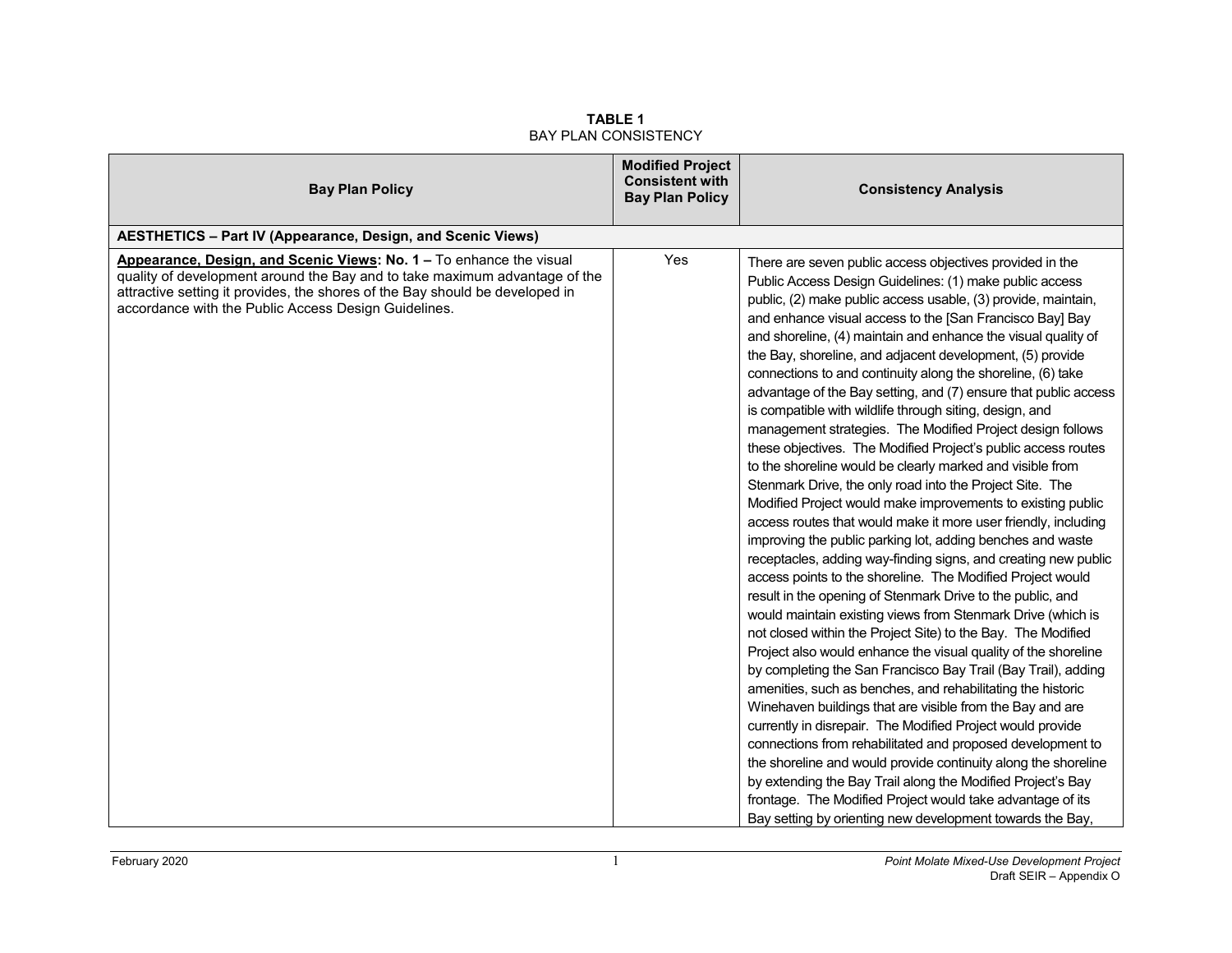| <b>Bay Plan Policy</b>                                                                                                                                                                                                                                                                                                                                                                                                                                                                                                                                                                                                                                      | <b>Modified Project</b><br><b>Consistent with</b><br><b>Bay Plan Policy</b> | <b>Consistency Analysis</b>                                                                                                                                                                                                                                                                                                                                                                                                                                                                                                                                                                                                                                                                                                                                                                                                                                                                                                                                                                                                                                |
|-------------------------------------------------------------------------------------------------------------------------------------------------------------------------------------------------------------------------------------------------------------------------------------------------------------------------------------------------------------------------------------------------------------------------------------------------------------------------------------------------------------------------------------------------------------------------------------------------------------------------------------------------------------|-----------------------------------------------------------------------------|------------------------------------------------------------------------------------------------------------------------------------------------------------------------------------------------------------------------------------------------------------------------------------------------------------------------------------------------------------------------------------------------------------------------------------------------------------------------------------------------------------------------------------------------------------------------------------------------------------------------------------------------------------------------------------------------------------------------------------------------------------------------------------------------------------------------------------------------------------------------------------------------------------------------------------------------------------------------------------------------------------------------------------------------------------|
|                                                                                                                                                                                                                                                                                                                                                                                                                                                                                                                                                                                                                                                             |                                                                             | including commercial uses that would enhance the Bay Trail<br>experience, such as coffee shops and cafes, and including<br>trails that lead to the Bay. Public access points to the Bay<br>would be designed to avoid sensitive habitat areas and signs<br>would be included to prevent human incursions into sensitive<br>areas.                                                                                                                                                                                                                                                                                                                                                                                                                                                                                                                                                                                                                                                                                                                          |
|                                                                                                                                                                                                                                                                                                                                                                                                                                                                                                                                                                                                                                                             |                                                                             | Regarding the proposed shoreline park, which would be within<br>the Bay Conservation and Development Commission's<br>(BCDC) jurisdiction, as described in Section 3.4.2, this park<br>could include large vegetated areas for walking and enjoying<br>the shoreline, vista overlook, public art and cultural exhibits,<br>picnic areas (both open and reserved), park recreation facilities<br>(play areas, equipment rental, etc.), a designated paddle sport<br>launch area, interpretive center, and restrooms facilities.<br>Additionally, the shoreline park would include the development<br>of an approximately 1.5-mile segment of the Bay Trail. These<br>facilities would enhance the visual quality of the shoreline and<br>take maximum advantage of the setting. Winehaven Legacy<br>LLC (the Applicant) would be required to apply to BCDC for a<br>permit prior to commencement of work within BCDC's<br>jurisdiction; the permit review process would ensure that<br>project design is consistent with Public Access Design<br>Guidelines. |
| Appearance, Design, and Scenic Views: No. 2 - All Bayfront development<br>should be designed to enhance the pleasure of the user or viewer of the Bay.<br>Maximum efforts should be made to provide, enhance, or preserve views of<br>the Bay and shoreline, especially from public areas, from the Bay itself, and<br>from the opposite shore. To this end, planning of waterfront development<br>should include participation by professionals who are knowledgeable of the<br>Commission's [BCDC] concerns, such as landscape architects, urban<br>designers, or architects, working in conjunction with engineers and<br>professionals in other fields. | Yes                                                                         | As discussed within Section 3.0, the Modified Project would<br>include a fully accessible shoreline park that would have vista<br>overlooks and viewpoints of the Bay and could include public<br>art and cultural exhibits that would further enhance the<br>aesthetic quality. The Modified Project would complete a<br>1.5-mile segment of the Bay Trail through the Project Site to<br>provide increased public access and views of the shoreline.<br>The Modified Project also would enhance the existing beach<br>park. The Modified Project design included input from                                                                                                                                                                                                                                                                                                                                                                                                                                                                              |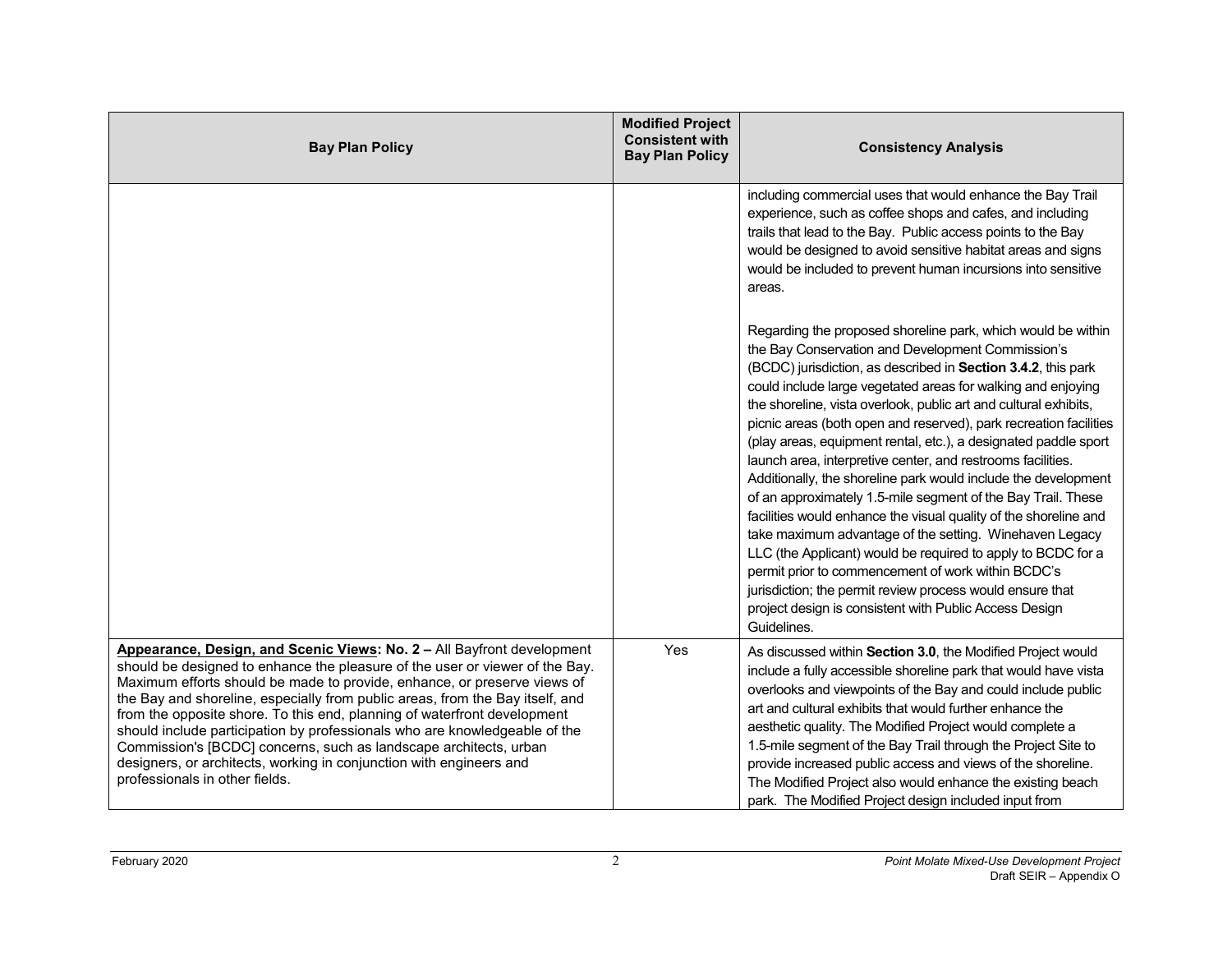<span id="page-3-0"></span>

| <b>Bay Plan Policy</b>                                                                                                                                                                                                                                                                                                                                                                                                                                                                                                                   | <b>Modified Project</b><br><b>Consistent with</b><br><b>Bay Plan Policy</b> | <b>Consistency Analysis</b>                                                                                                                                                                                                                                                                                                                                                                                                                                       |
|------------------------------------------------------------------------------------------------------------------------------------------------------------------------------------------------------------------------------------------------------------------------------------------------------------------------------------------------------------------------------------------------------------------------------------------------------------------------------------------------------------------------------------------|-----------------------------------------------------------------------------|-------------------------------------------------------------------------------------------------------------------------------------------------------------------------------------------------------------------------------------------------------------------------------------------------------------------------------------------------------------------------------------------------------------------------------------------------------------------|
|                                                                                                                                                                                                                                                                                                                                                                                                                                                                                                                                          |                                                                             | professionals who are knowledgeable of the BCDC's concerns<br>and preserves views of the Bay from Stenmark Drive.                                                                                                                                                                                                                                                                                                                                                 |
| Appearance, Design, and Scenic Views: No. 4 - Structures and facilities<br>that do not take advantage of or visually complement the Bay should be<br>located and designed so as not to impact visually on the Bay and shoreline. In<br>particular, parking areas should be located away from the shoreline. However,<br>some small parking areas for fishing access and Bay viewing may be allowed<br>in exposed locations.                                                                                                              | Yes                                                                         | As discussed in Section 4.1, buildings would be designed and<br>constructed to blend in with the environment and not obstruct<br>scenic resources, such as views of the shoreline. Parking<br>areas would not be located in the immediate vicinity of the<br>shoreline except as required in order to access recreational<br>activities offered from the shoreline park and Bay Trail<br>segment through the Project Site and the ferry service.                  |
| Appearance, Design, and Scenic Views: No. 8 - Shoreline developments<br>should be built in clusters, leaving open area around them to permit more<br>frequent views of the Bay. Developments along the shores of tributary<br>waterways should be Bay-related and should be designed to preserve and<br>enhance views along the waterway, so as to provide maximum visual contact<br>with the Bay. $1$                                                                                                                                   | Yes                                                                         | Most of the Modified Project development would occur on the<br>eastern side of Stenmark Drive. Planning Areas D, E, and H<br>would be to the west of Stenmark Drive. The buildings in the<br>development areas located between the Bay and Stenmark<br>Drive are clustered to preserve views from Stenmark Drive and<br>the proposed new public access along Stenmark Drive, as well<br>as from the proposed trails through the now inaccessible<br>upland areas. |
| Appearance, Design, and Scenic Views: No. 14 - Views of the Bay from<br>vista points and from roads should be maintained by appropriate<br>arrangements and heights of all developments and landscaping between the<br>view areas and the water. In this regard, particular attention should be given to<br>all waterfront locations, areas below vista points, and areas along roads that<br>provide good views of the Bay for travelers, particularly areas below roads<br>coming over ridges and providing a "first view" of the Bay. | Yes                                                                         | As discussed in Section 4.1, the Modified Project would be<br>developed in a manner that would maintain the viewpoints of<br>the Bay. Development would be designed to blend in with the<br>surrounding landscape or at least be designed and/arranged<br>as to not detract from the Bay viewpoints.                                                                                                                                                              |
| <b>AESTHETICS - Part IV (Public Access)</b>                                                                                                                                                                                                                                                                                                                                                                                                                                                                                              |                                                                             |                                                                                                                                                                                                                                                                                                                                                                                                                                                                   |
| Public Access: No. 13 - The Public Access Design Guidelines should be<br>used as a guide to siting and designing public access consistent with a<br>proposed project. The Design Review Board should advise the Commission<br>[BCDC] regarding the adequacy of the public access proposed. The Design<br>Review Board should encourage diverse public access to meet the needs of a                                                                                                                                                      | Yes                                                                         | As discussed above, the siting and design of the public access<br>to the waterfront is being done by professionals familiar with<br>the Public Access Design Guidelines, and is being designed to<br>be consistent with the seven public access objectives of the                                                                                                                                                                                                 |

 $\overline{a}$ <sup>1</sup> Policy No. 14 has been revised above and does not reflect the exact language included in the Bay Plan. Policy No. 14 within the Bay Plan includes a reference to Bay Plan Map No. 8, Natural Resources of the Bay. This map was removed from the Bay Plan, but a few references to Map No. 8 erroneously remain within the Bay Plan text (BCDC, 2020b). For that reason, Map No. 8 is no longer relevant to the Bay Plan and has therefore been excluded from the analysis presented in this SEIR.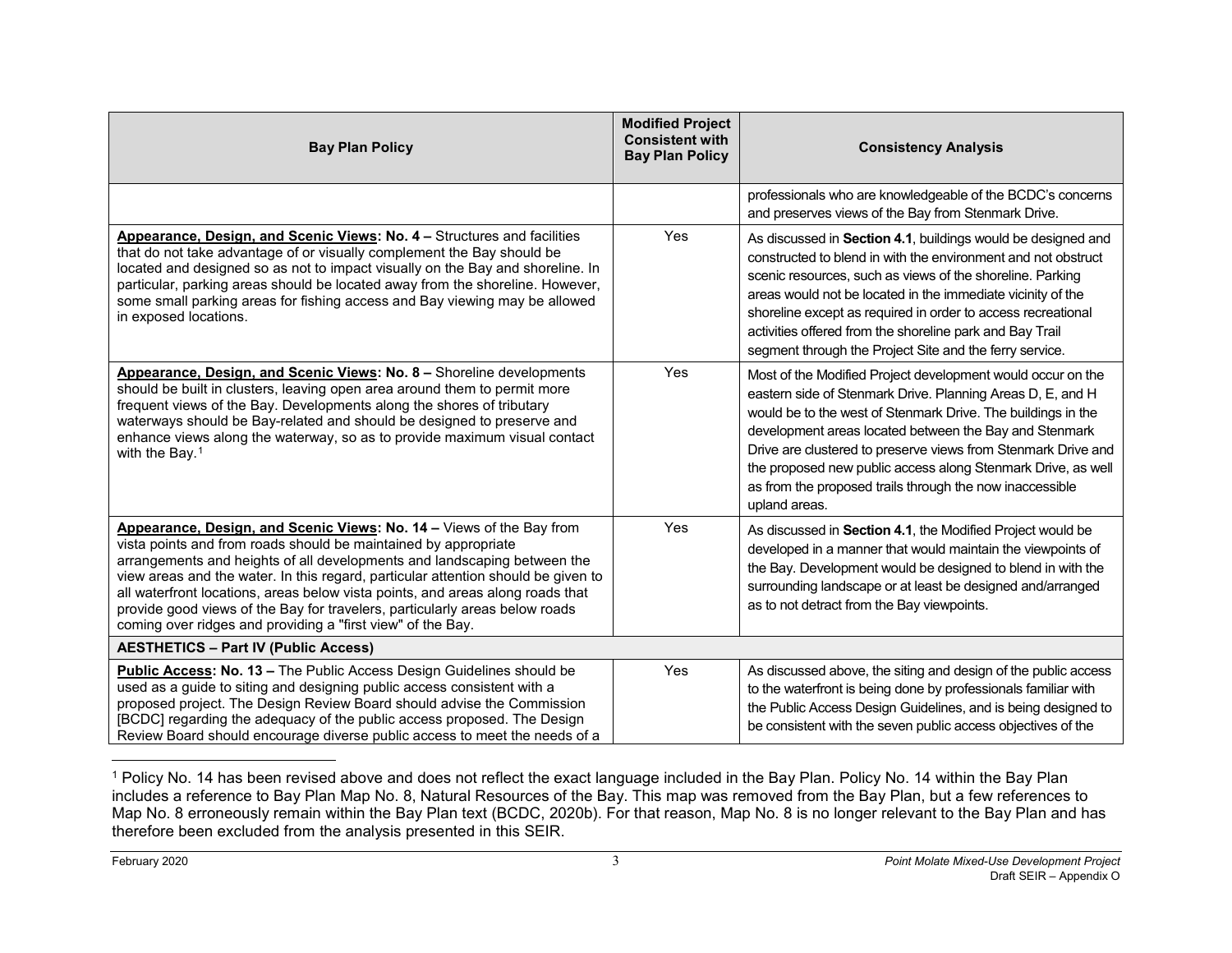| <b>Bay Plan Policy</b>                                                                                                                                                                                                                                                                                                                                                                                                                                                                                                                                                                                                                                                                                                                                                                                                                                                                                                                                                                                                                                                                                                                                                                                                                                                                                                                                                                                                                                                                                                                                                                   | <b>Modified Project</b><br><b>Consistent with</b><br><b>Bay Plan Policy</b> | <b>Consistency Analysis</b>                                                                                                                                                                                                                                                                                                                                                                                                                                                                                                                                                                                             |
|------------------------------------------------------------------------------------------------------------------------------------------------------------------------------------------------------------------------------------------------------------------------------------------------------------------------------------------------------------------------------------------------------------------------------------------------------------------------------------------------------------------------------------------------------------------------------------------------------------------------------------------------------------------------------------------------------------------------------------------------------------------------------------------------------------------------------------------------------------------------------------------------------------------------------------------------------------------------------------------------------------------------------------------------------------------------------------------------------------------------------------------------------------------------------------------------------------------------------------------------------------------------------------------------------------------------------------------------------------------------------------------------------------------------------------------------------------------------------------------------------------------------------------------------------------------------------------------|-----------------------------------------------------------------------------|-------------------------------------------------------------------------------------------------------------------------------------------------------------------------------------------------------------------------------------------------------------------------------------------------------------------------------------------------------------------------------------------------------------------------------------------------------------------------------------------------------------------------------------------------------------------------------------------------------------------------|
| growing and diversifying population. Public access should be well distributed<br>around the Bay and designed or improved to accommodate a broad range of<br>activities for people of all races, cultures, ages, income levels, and abilities.                                                                                                                                                                                                                                                                                                                                                                                                                                                                                                                                                                                                                                                                                                                                                                                                                                                                                                                                                                                                                                                                                                                                                                                                                                                                                                                                            |                                                                             | Public Access Design Guidelines. The Applicant would be<br>required to apply to the BCDC for a permit prior to<br>commencement of work within BCDC's jurisdiction; the permit<br>review process would confirm that Modified Project design is<br>indeed consistent with Public Access Design Guidelines. The<br>Modified Project would increase public access to the Bay in the<br>City of Richmond (City), which is home to a diverse population.<br>The public Bay amenities provided by the Modified Project<br>(enhanced waterfront park and new section of the Bay Trail)<br>would be free and open to the public. |
| <b>AESTHETICS - Part IV (Recreation)</b>                                                                                                                                                                                                                                                                                                                                                                                                                                                                                                                                                                                                                                                                                                                                                                                                                                                                                                                                                                                                                                                                                                                                                                                                                                                                                                                                                                                                                                                                                                                                                 |                                                                             |                                                                                                                                                                                                                                                                                                                                                                                                                                                                                                                                                                                                                         |
| Recreation: No. 4-c - To assure optimum use of the Bay for recreation, the<br>following facilities should be encouraged in waterfront parks and wildlife<br>refuges.<br>Historic Buildings in waterfront parks and wildlife refuges should be<br>a.<br>developed and managed for recreation uses to the maximum<br>practicable extent consistent with the Bay Plan Map policies and all of<br>the following.<br>1. Physical and visual access corridors between inland public<br>areas, vista points, and the shoreline should be created,<br>preserved, or enhanced. Corridors for Bay-related wildlife<br>should also be created, preserved, and enhanced where<br>needed and feasible.<br>2. Historic structures and districts listed on the National<br>Register of Historic Places or California Registered Historic<br>Landmarks should be preserved consistent with applicable<br>state and federal Historic Preservation law and should be<br>used consistent with the Bay Plan recreation policies. Public<br>access to the exterior of these structures should be<br>provided. Public access to the interiors of these structures<br>should be provided where appropriate.<br>To assist in generating the revenue needed to preserve historic structures and<br>develop, operate, and maintain park improvements and to achieve other<br>important public objectives, uses other than water-oriented recreation,<br>commercial recreation and public assembly facilities may be authorized only if<br>they would: (a) not diminish recreational opportunities or the park-like | Yes                                                                         | The Project Site includes historic buildings, but only a small<br>corner of one of these buildings is within BCDC's jurisdiction;<br>while none of the buildings are located within the proposed<br>waterfront park or Bay Trail extension, some would be visible<br>from those locations. The Modified Project would rehabilitate<br>the historic buildings within the Project Site and the public<br>would be able to view the exteriors of the buildings. The<br>Modified Project does not propose a wildlife refuge.                                                                                                |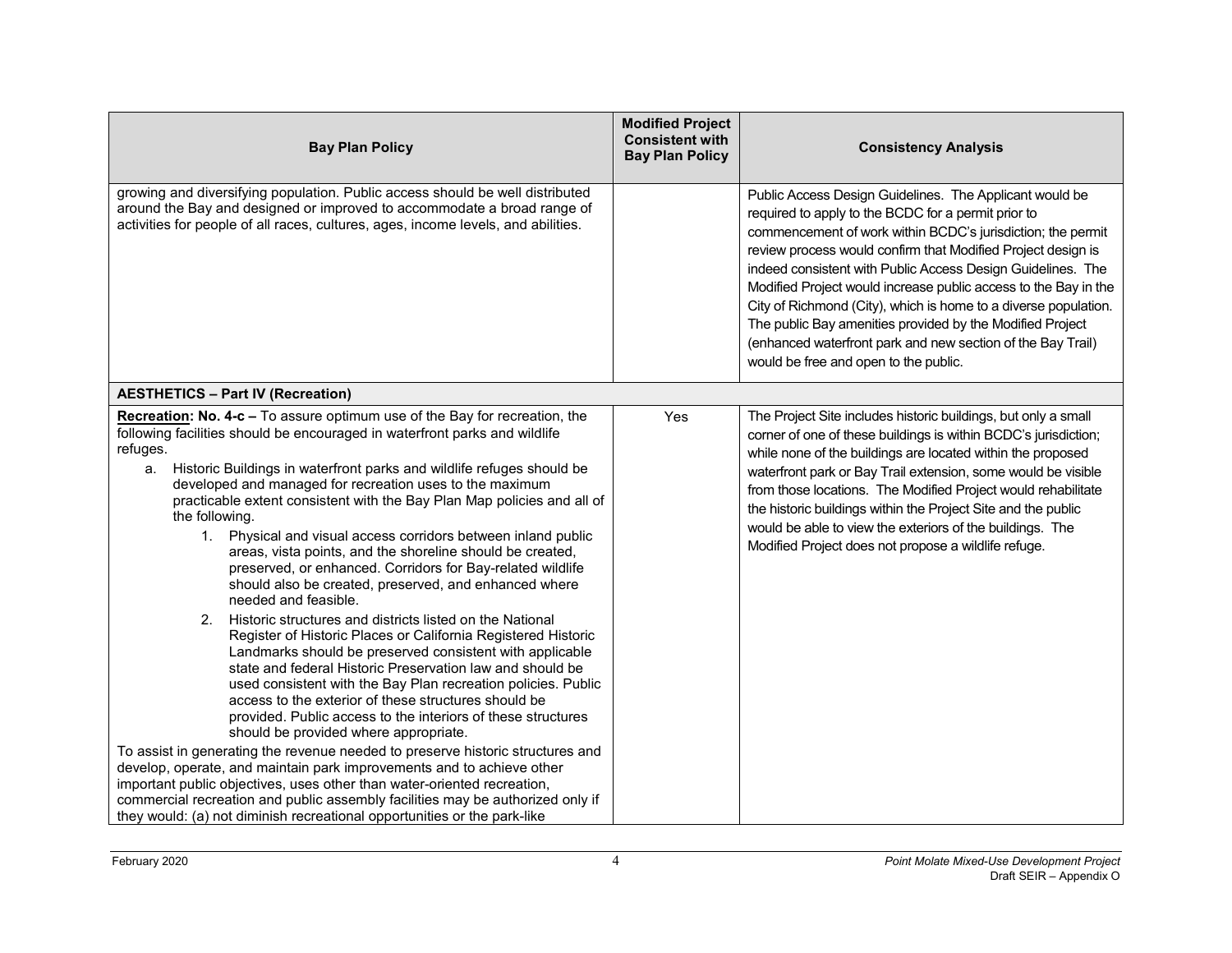| <b>Bay Plan Policy</b>                                                                                                                                                                                                                                                                                                                                                                                                                                                                                                                                                                                                                                                                                                                                                                                       | <b>Modified Project</b><br><b>Consistent with</b><br><b>Bay Plan Policy</b> | <b>Consistency Analysis</b>                                                                                                                                                                                                                                                                                                                                                                                                                                                                                                                                                                                                                                                                                                                                                                                                                                                                                                                                                                                                                                                                                                                                                                                                                                                                                                     |
|--------------------------------------------------------------------------------------------------------------------------------------------------------------------------------------------------------------------------------------------------------------------------------------------------------------------------------------------------------------------------------------------------------------------------------------------------------------------------------------------------------------------------------------------------------------------------------------------------------------------------------------------------------------------------------------------------------------------------------------------------------------------------------------------------------------|-----------------------------------------------------------------------------|---------------------------------------------------------------------------------------------------------------------------------------------------------------------------------------------------------------------------------------------------------------------------------------------------------------------------------------------------------------------------------------------------------------------------------------------------------------------------------------------------------------------------------------------------------------------------------------------------------------------------------------------------------------------------------------------------------------------------------------------------------------------------------------------------------------------------------------------------------------------------------------------------------------------------------------------------------------------------------------------------------------------------------------------------------------------------------------------------------------------------------------------------------------------------------------------------------------------------------------------------------------------------------------------------------------------------------|
| character of the site; (b) preserve historic buildings where present for<br>compatible new uses; and (c) not significantly, adversely affect the site's fish,<br>other aquatic life and wildlife and their habitats.                                                                                                                                                                                                                                                                                                                                                                                                                                                                                                                                                                                         |                                                                             |                                                                                                                                                                                                                                                                                                                                                                                                                                                                                                                                                                                                                                                                                                                                                                                                                                                                                                                                                                                                                                                                                                                                                                                                                                                                                                                                 |
| <b>CLIMATE CHANGE - PART IV (Climate Change)</b>                                                                                                                                                                                                                                                                                                                                                                                                                                                                                                                                                                                                                                                                                                                                                             |                                                                             |                                                                                                                                                                                                                                                                                                                                                                                                                                                                                                                                                                                                                                                                                                                                                                                                                                                                                                                                                                                                                                                                                                                                                                                                                                                                                                                                 |
| Climate Change: No. 3 - To protect public safety and ecosystem services,<br>within areas that a risk assessment determines are vulnerable to future<br>shoreline flooding that threatens public safety, all projects--other than repairs<br>of existing facilities, small projects that do not increase risks to public safety,<br>interim projects, and infill projects within existing urbanized areas-should be<br>designed to be resilient to a mid-century sea level rise projection. If it is likely<br>the project will remain in place longer than mid-century, an adaptive<br>management plan should be developed to address the long-term impacts that<br>will arise based on a risk assessment using the best available science-based<br>projection for sea level rise at the end of the century. | Yes                                                                         | As discussed in Section 4.3, Bay is expected to<br>experience rising sea levels. Some edges of the Project<br>Site would start to experience a risk from rising sea levels<br>only if the rise is 52 inches (4.3 feet) or greater, which is<br>unlikely to occur until the end of the century (year 2100).<br>Therefore, the Modified Project would not be affected by<br>mid-century sea level rise and therefore does not require<br>sea level-rise adaptions in the immediate future. In<br>addition, based on the NOAA Sea Level Rise tool, only the<br>very edges of the Project Site would be impacted by an<br>8-foot sea level rise, which is the extreme sea-level rise<br>scenario by 2100. Under the intermediate sea-level rise<br>scenario (3.2 feet), the impacts of sea-level rise to the<br>Project Site appear too small to measure. The Coastal<br>Erosion Assessment prepared for the Bay Trail<br>environmental document concluded that the lowest<br>elevation of the trail is to be +14.6 NAVD88 and the 2050<br>projected water surface elevations due to sea level rise<br>with wind wave run-up or an extreme tsunami are below<br>this value by 0.6 foot or more. Therefore, the portion of the<br>Bay Trail running through the Project Site would not be<br>impacted by mid-century sea level rise. |
| Climate Change: No. 4 - To address the regional adverse impacts of climate<br>change, undeveloped areas that are both vulnerable to future flooding and<br>currently sustain significant habitats or species, or possess conditions that<br>make the areas especially suitable for ecosystem enhancement, should be<br>given special consideration for preservation and habitat enhancement and<br>should be encouraged to be used for those purposes.                                                                                                                                                                                                                                                                                                                                                       | Yes                                                                         | As discussed in Section 4.3, the Bay is expected to<br>experience rising sea levels. The Project Site would only start<br>to experience a risk from rising sea levels if the rise is 52<br>inches or more, which could occur at the end of the century,<br>and even then only the very edges of the Project Site are<br>expected to be lost to the Bay. These areas do not sustain<br>significant non-aquatic habitat or species. Furthermore, due to<br>archaeological resources and contamination from U.S. Navy<br>(Navy) uses, these areas are not suitable for ecosystem<br>enhancement.                                                                                                                                                                                                                                                                                                                                                                                                                                                                                                                                                                                                                                                                                                                                   |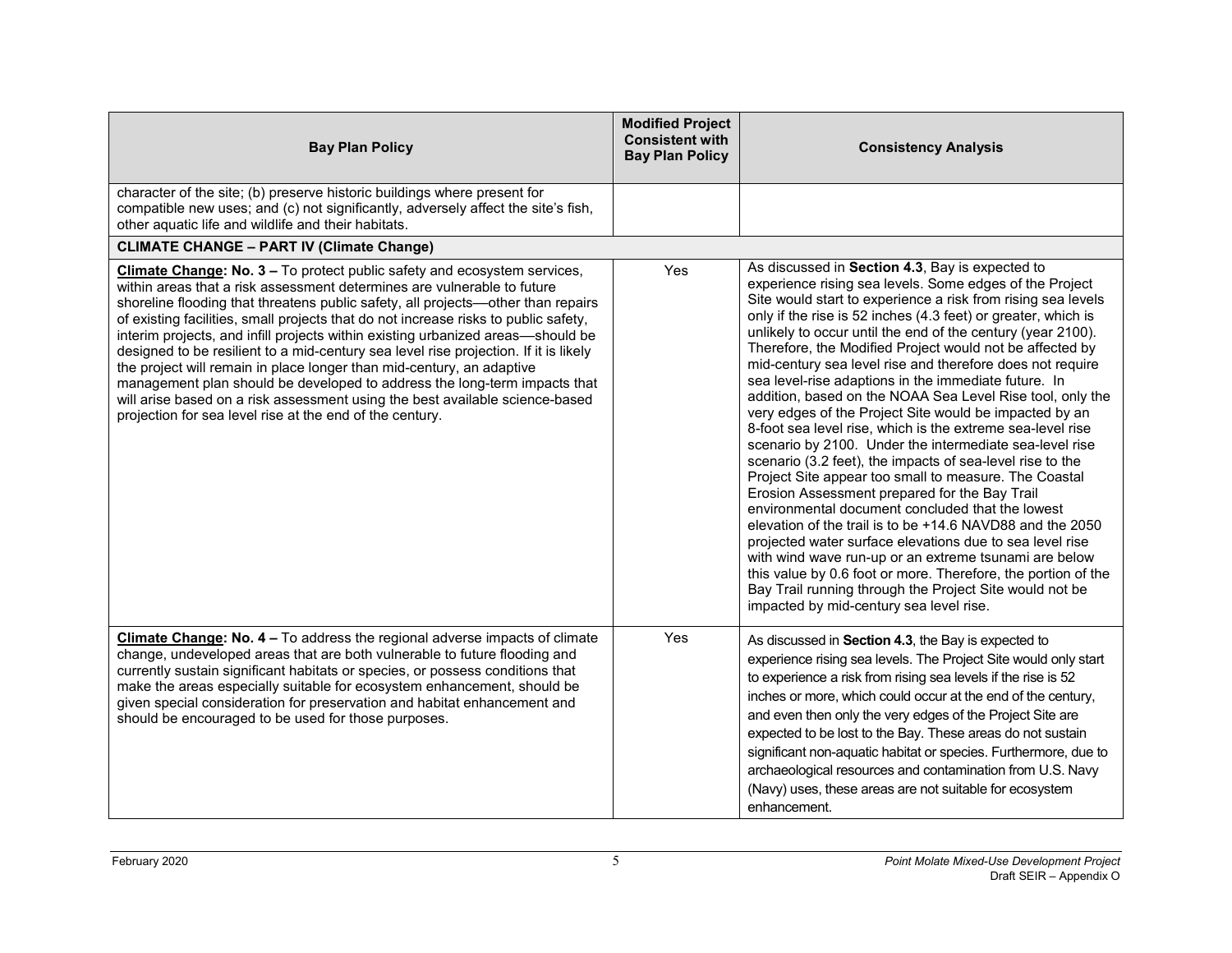| <b>Bay Plan Policy</b>                                                                                                                                                                                                                                                                               | <b>Modified Project</b><br><b>Consistent with</b><br><b>Bay Plan Policy</b> | <b>Consistency Analysis</b>                                                                                                                                                                                                                                                                                                                                                                                                                                                                                                                                                                                                                                                                                                                                                                                                                                                                                                                                                                                                                                                                                                                                                                                         |
|------------------------------------------------------------------------------------------------------------------------------------------------------------------------------------------------------------------------------------------------------------------------------------------------------|-----------------------------------------------------------------------------|---------------------------------------------------------------------------------------------------------------------------------------------------------------------------------------------------------------------------------------------------------------------------------------------------------------------------------------------------------------------------------------------------------------------------------------------------------------------------------------------------------------------------------------------------------------------------------------------------------------------------------------------------------------------------------------------------------------------------------------------------------------------------------------------------------------------------------------------------------------------------------------------------------------------------------------------------------------------------------------------------------------------------------------------------------------------------------------------------------------------------------------------------------------------------------------------------------------------|
|                                                                                                                                                                                                                                                                                                      |                                                                             | As for on-site habitats, the Project Site has sensitive habitat<br>and habitat suitable for special-status species in the upland<br>areas that would be unaffected by sea-level rise in 2100, even<br>under the extreme scenario. The Modified Project retains<br>approximately 70 percent of the Project Site as open-space,<br>including all areas with sensitive riparian habitat and large<br>portions of the areas suitable for special status species. For<br>impacts determined to be potentially significant to these habitat<br>types, the Modified Project includes mitigation in the form of<br>habitat preservation and enhancement (restoration or creation<br>exceeding a 1:1 ratio, which would reduce impacts to less than<br>significant). Restoration areas are to be primarily within the<br>upland open space areas and would be managed through an<br>Open Space Plan to ensure the success of mitigation.<br>Furthermore, the eelgrass beds in the off-shore areas of the<br>Project Site are not put at risk from sea-level rise. The<br>Modified Project preserves the eelgrass in place and includes<br>mitigation measures to ensure eelgrass would not be harmed<br>by indirect impacts. |
| Climate Change: No. 5 - Wherever feasible and appropriate, effective,<br>innovative sea level rise adaptation approaches should be encouraged.                                                                                                                                                       | Yes                                                                         | As discussed in Section 4.3, the Project Site would only start<br>to experience a risk from rising sea levels if the rise is at least<br>52 inches, which could occur at the end of the century, and<br>even with such a rise, no Project Site improvements would be<br>adversely affected. Therefore, innovative sea level rise<br>adaptation approaches are not appropriate for the Project Site.                                                                                                                                                                                                                                                                                                                                                                                                                                                                                                                                                                                                                                                                                                                                                                                                                 |
| BIOLOGICAL RESOURCES - Part III (Fish, Other Aquatic Organisms and Wildlife)                                                                                                                                                                                                                         |                                                                             |                                                                                                                                                                                                                                                                                                                                                                                                                                                                                                                                                                                                                                                                                                                                                                                                                                                                                                                                                                                                                                                                                                                                                                                                                     |
| Fish, Other Aquatic Organisms and Wildlife: No. 1 - To assure the benefits<br>of fish, other aquatic organisms, and wildlife for future generations, to the<br>greatest extent feasible, the Bay's tidal marshes, tidal flats, and subtidal<br>habitat should be conserved, restored, and increased. | Yes                                                                         | As discussed in Section 4.3, the Project Site has sensitive<br>habitat, including tidal marshes and a subtidal zone. Tidal flats<br>were not observed on the Project Site. Tidal marshes are<br>outside of the development footprint and would be protected<br>with a setback area during construction. With this protection,<br>the Modified Project would not impact tidal marshes, tidal flats,<br>or other subtidal habitat. Development on other wetland types<br>would be minimalized and subject to permitting requirements.                                                                                                                                                                                                                                                                                                                                                                                                                                                                                                                                                                                                                                                                                 |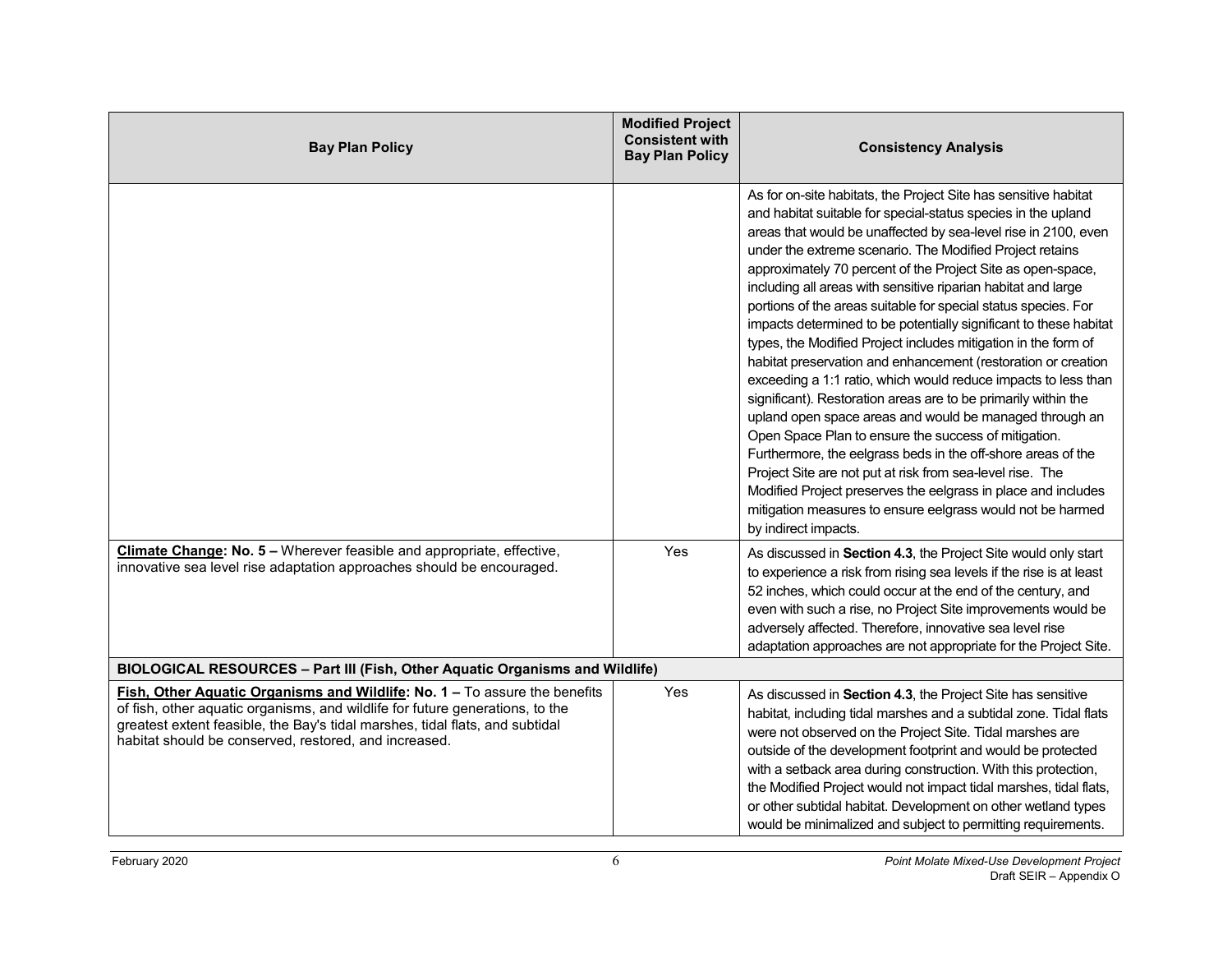| <b>Bay Plan Policy</b>                                                                                                                                                                                                                                                                                                                                                                                                                                                                                                                                                                                                                                                                                                                                                                                                                                                                                                                                                                                                                                                                                                                                                                                    | <b>Modified Project</b><br><b>Consistent with</b><br><b>Bay Plan Policy</b> | <b>Consistency Analysis</b>                                                                                                                                                                                                                                                                                                                                                                                                                                                                                                                                                                                                                                                                                                                                                                                                                                                                                                                                                                                                                                                                             |
|-----------------------------------------------------------------------------------------------------------------------------------------------------------------------------------------------------------------------------------------------------------------------------------------------------------------------------------------------------------------------------------------------------------------------------------------------------------------------------------------------------------------------------------------------------------------------------------------------------------------------------------------------------------------------------------------------------------------------------------------------------------------------------------------------------------------------------------------------------------------------------------------------------------------------------------------------------------------------------------------------------------------------------------------------------------------------------------------------------------------------------------------------------------------------------------------------------------|-----------------------------------------------------------------------------|---------------------------------------------------------------------------------------------------------------------------------------------------------------------------------------------------------------------------------------------------------------------------------------------------------------------------------------------------------------------------------------------------------------------------------------------------------------------------------------------------------------------------------------------------------------------------------------------------------------------------------------------------------------------------------------------------------------------------------------------------------------------------------------------------------------------------------------------------------------------------------------------------------------------------------------------------------------------------------------------------------------------------------------------------------------------------------------------------------|
| Fish, Other Aquatic Organisms, and Wildlife: No. 2 - Specific habitats that<br>are needed to conserve, increase, or prevent the extinction of any native<br>species, species threatened or endangered, species that the California<br>Department of Fish and Game has determined are candidates for listing as<br>endangered or threatened under the California Endangered Species Act, or<br>any species that provides substantial public benefits, should be protected,<br>whether in the Bay or behind dikes.                                                                                                                                                                                                                                                                                                                                                                                                                                                                                                                                                                                                                                                                                          | Yes                                                                         | The eelgrass beds off the shore of the Project Site may<br>support special-status species and would be entirely preserved<br>as no new development is proposed in the Bay (the existing<br>pier would be fixed, but the work would not require in-water<br>construction). As required by Mitigation Measure 4.3-4, long-<br>term monitoring of the eelgrass beds would occur to ensure<br>that any potential indirect impacts to eelgrass are avoided.<br>Tidal marshes capable of supporting special-status plants and<br>birds would be avoided and protected with setbacks during the<br>construction phase. Development on other wetland types<br>would be minimalized and subject to permitting requirements.<br>For habitats with the potential to support special-status species<br>that could potentially be significantly impacted by the Modified<br>Project, as described in detail in Section 4.3 of this<br>Supplemental Environmental Impact Report (SEIR), mitigation<br>is proposed at a ratio exceeding 1:1 and includes preservation,<br>creation, or restoration of in-kind habitat. |
| Fish, Other Aquatic Organisms and Wildlife: No. 4 - The Commission<br>[BCDC] should:<br>consult with the California Department of Fish and Game and the<br>а.<br>U.S. Fish & Wildlife Service or the National Marine Fisheries Service<br>whenever a proposed project may adversely affect an endangered or<br>threatened plant, fish, other aquatic organism or wildlife species;<br>not authorize projects that would result in the "taking" of any plant,<br>b.<br>fish, other aquatic organism or wildlife species listed as endangered<br>or threatened pursuant to the state or federal endangered species<br>acts, or the federal Marine Mammal Protection Act, or species that<br>are candidates for listing under the California Endangered Species<br>Act, unless the project applicant has obtained the appropriate "take"<br>authorization from the U.S. Fish & Wildlife Service, National Marine<br>Fisheries Service, or the California Department of Fish and Game;<br>and<br>give appropriate consideration to the recommendations of the<br>C.<br>California Department of Fish and Game, the National Marine<br>Fisheries Service or the U.S. Fish & Wildlife Service in order to avoid | Yes                                                                         | As discussed in Section 4.3, special-status species would be<br>protected on the Project Site. Furthermore, habitat suitable for<br>special-status species has been evaluated and mitigation<br>proposed for potentially significant impacts in instances where<br>avoidance was not feasible. All known locations of special-<br>status plants have been avoided. With incorporation of<br>mitigation presented in Section 4.3, there is no anticipated<br>take of special-status species. Mitigation additionally stipulates<br>that, should unforeseen circumstances during construction<br>present the possibility of "take," that the appropriate<br>authorization would be required prior to those activities for<br>which "take" may result. Mitigation presented in Section 4.3 to<br>reduce impacts to special-status species and their habitat to<br>less than significant consider guiding agency documents such<br>as recovery plans and recommended mitigation protocols.                                                                                                                  |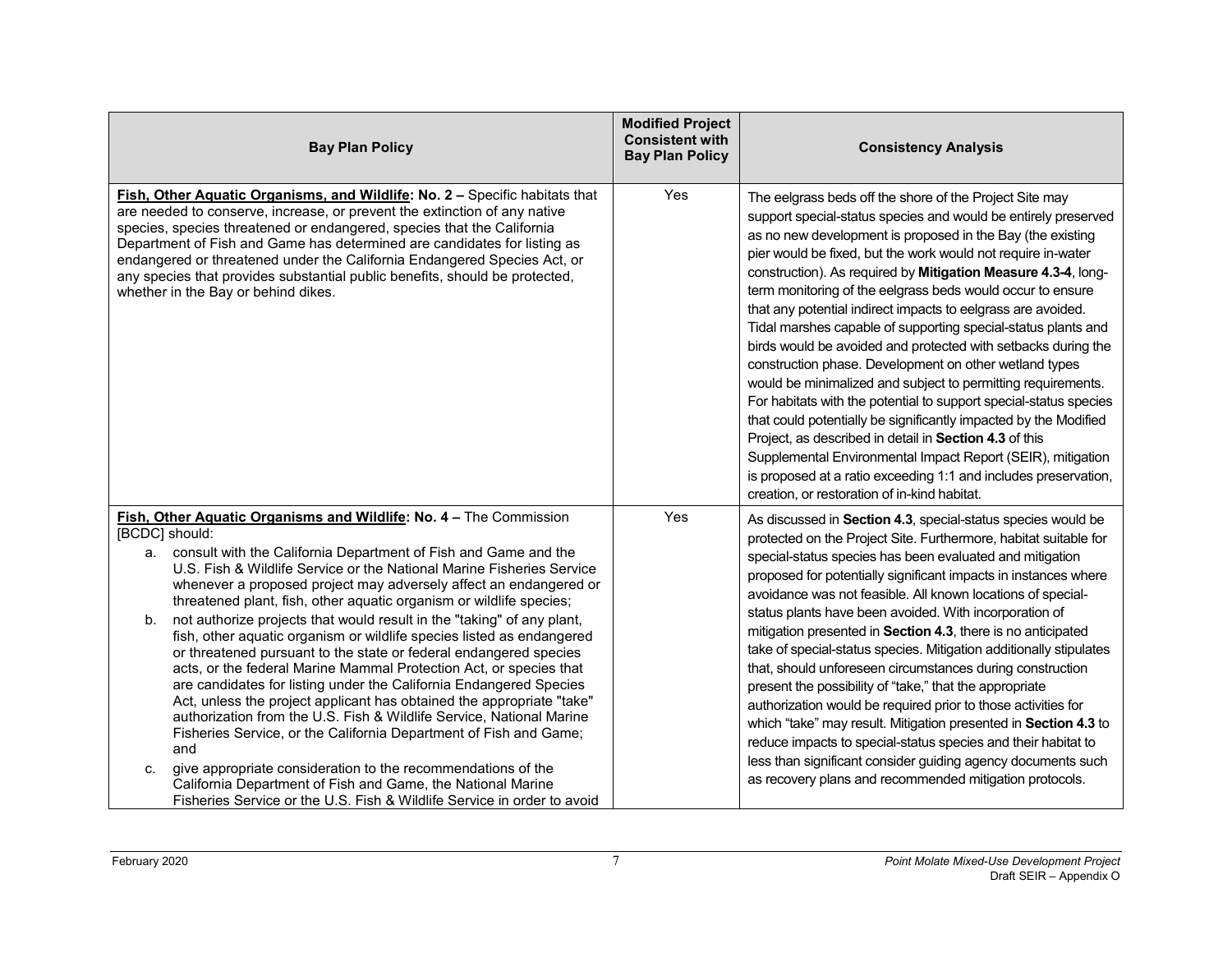|                                                                                                                                                                                                                                                                                                                                                                                                                                                                                                                                                                                                                                                                                                             | <b>Modified Project</b>                          |                                                                                                                                                                                                                                                                                                                                                                                                                                                                                                                                                                                                                                                                                                    |
|-------------------------------------------------------------------------------------------------------------------------------------------------------------------------------------------------------------------------------------------------------------------------------------------------------------------------------------------------------------------------------------------------------------------------------------------------------------------------------------------------------------------------------------------------------------------------------------------------------------------------------------------------------------------------------------------------------------|--------------------------------------------------|----------------------------------------------------------------------------------------------------------------------------------------------------------------------------------------------------------------------------------------------------------------------------------------------------------------------------------------------------------------------------------------------------------------------------------------------------------------------------------------------------------------------------------------------------------------------------------------------------------------------------------------------------------------------------------------------------|
| <b>Bay Plan Policy</b>                                                                                                                                                                                                                                                                                                                                                                                                                                                                                                                                                                                                                                                                                      | <b>Consistent with</b><br><b>Bay Plan Policy</b> | <b>Consistency Analysis</b>                                                                                                                                                                                                                                                                                                                                                                                                                                                                                                                                                                                                                                                                        |
| possible adverse effects of a proposed project on fish, other aquatic<br>organisms, and wildlife habitat.                                                                                                                                                                                                                                                                                                                                                                                                                                                                                                                                                                                                   |                                                  |                                                                                                                                                                                                                                                                                                                                                                                                                                                                                                                                                                                                                                                                                                    |
| BIOLOGICAL RESOURCES - Part III (Tidal Marshes and Tidal Flats)                                                                                                                                                                                                                                                                                                                                                                                                                                                                                                                                                                                                                                             |                                                  |                                                                                                                                                                                                                                                                                                                                                                                                                                                                                                                                                                                                                                                                                                    |
| Tidal Marshes and Tidal Flats: No. 3 - Projects should be sited and<br>designed to avoid, or if avoidance is infeasible, minimize adverse impacts on<br>any transition zone present between tidal and upland habitats. Where a<br>transition zone does not exist and it is feasible and ecologically appropriate,<br>shoreline projects should be designed to provide a transition zone between<br>tidal and upland habitats.                                                                                                                                                                                                                                                                               | Yes                                              | The totality of tidal marsh habitat is outside of the development<br>area and would be protected during construction with a<br>setback. Following construction, signs would be posted to<br>educate visitors on the presence of sensitive habitat and how<br>to preserve its quality. Transitionary beach strand habitat is<br>avoided in development plans and would be subject only to<br>minor updates to park infrastructure consistent with its current<br>use as a public-access destination. Due to the Project Site's<br>topography and the existence of historic buildings near the<br>shoreline, it is not appropriate to create new transition zones<br>between tidal and upland areas. |
| <b>BIOLOGICAL RESOURCES - Part IV (Public Access)</b>                                                                                                                                                                                                                                                                                                                                                                                                                                                                                                                                                                                                                                                       |                                                  |                                                                                                                                                                                                                                                                                                                                                                                                                                                                                                                                                                                                                                                                                                    |
| Public Access: No. 3 - Public access to some natural areas should be<br>provided to permit study and enjoyment of these areas. However, some<br>wildlife are sensitive to human intrusion. For this reason, projects in such<br>areas should be carefully evaluated in consultation with appropriate agencies<br>to determine the appropriate location and type of access to be provided.                                                                                                                                                                                                                                                                                                                   | Yes                                              | As discussed in Section 3.0, the Modified Project would<br>provide public access to natural areas with the inclusion of a<br>shoreline park, Bay trail extension, and open-space area with<br>trails. The SEIR carefully evaluates the Project Site's natural<br>areas. As discussed in Section 4.3, an Open Space Plan and<br>Vegetation Management Plan would be developed to guide<br>habitat restoration efforts on the Project Site; that plan would<br>include specific management actions that would prevent the<br>spread of invasive vegetation and disturbance of sensitive<br>biological resources in sensitive habitats within BCDC's<br>jurisdiction.                                 |
| Public Access: No. 4 - Public access should be sited, designed, and<br>managed to prevent significant adverse effects on wildlife. To the extent<br>necessary to understand the potential effects of public access on wildlife,<br>information on the species and habitats of a proposed project site should be<br>provided, and the likely human use of the access area analyzed. In<br>determining the potential for significant adverse effects (such as impacts on<br>endangered species, impacts on breeding and foraging areas, or<br>fragmentation of wildlife corridors), site-specific information provided by the<br>project applicant, the best available scientific evidence, and expert advice | Yes                                              | This SEIR analyzes the Modified Project's impact on wildlife,<br>using information from the Applicant about the Modified<br>Project, qualified City biological consultants, and best available<br>science. Specifically, as discussed in Section 4.3, the Project<br>Site is a relatively biologically isolated land mass that is<br>bounded on all sides by either the Bay or major highways and<br>development. It is not recognized as an Essential Connectivity                                                                                                                                                                                                                                |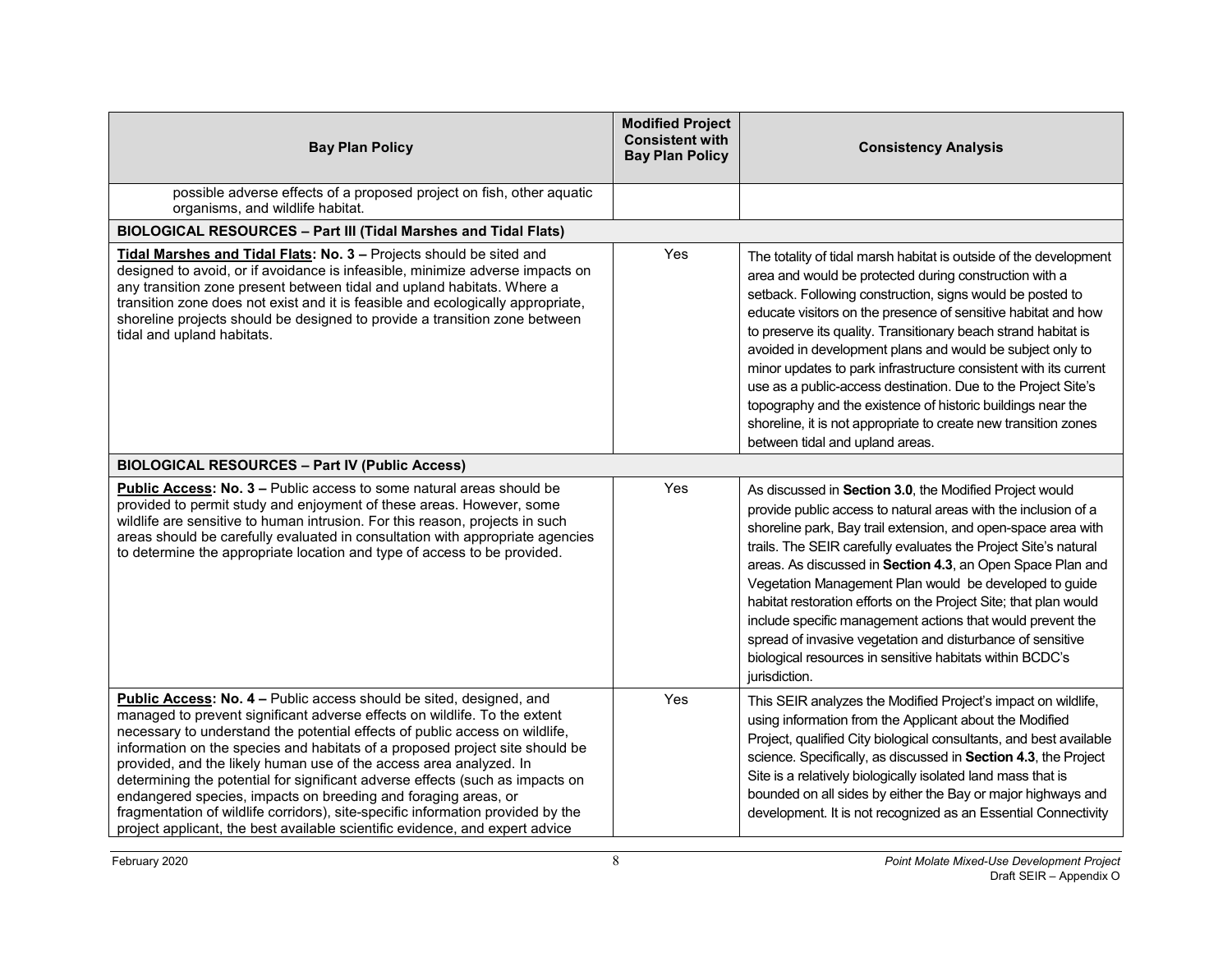| <b>Bay Plan Policy</b>                                                                                                                                                                                                                                                                                                                                                                                                                                                                                                                                                                                                                                                                                                                                                                                                                                 | <b>Modified Project</b><br><b>Consistent with</b><br><b>Bay Plan Policy</b> | <b>Consistency Analysis</b>                                                                                                                                                                                                                                                                                                                                                                                                                                                                                                                                                                                                                                                                                                                                                                                                                                                                                                                                                                                                                                                                                            |
|--------------------------------------------------------------------------------------------------------------------------------------------------------------------------------------------------------------------------------------------------------------------------------------------------------------------------------------------------------------------------------------------------------------------------------------------------------------------------------------------------------------------------------------------------------------------------------------------------------------------------------------------------------------------------------------------------------------------------------------------------------------------------------------------------------------------------------------------------------|-----------------------------------------------------------------------------|------------------------------------------------------------------------------------------------------------------------------------------------------------------------------------------------------------------------------------------------------------------------------------------------------------------------------------------------------------------------------------------------------------------------------------------------------------------------------------------------------------------------------------------------------------------------------------------------------------------------------------------------------------------------------------------------------------------------------------------------------------------------------------------------------------------------------------------------------------------------------------------------------------------------------------------------------------------------------------------------------------------------------------------------------------------------------------------------------------------------|
| should be used. In addition, the determination of significant adverse effects<br>may also be considered within a regional context. Siting, design, and<br>management strategies should be employed to avoid or minimize adverse<br>effects on wildlife, informed by the advisory principles in the Public Access<br>Design Guidelines. If significant adverse effects cannot be avoided or reduced<br>to a level below significance through siting, design, and management<br>strategies, then in lieu public access should be provided, consistent with the<br>project and providing public access benefits equivalent to those that would<br>have been achieved from on-site access. Where appropriate, effects of public<br>access on wildlife should be monitored over time to determine whether<br>revisions of management strategies are needed. |                                                                             | Area (Spencer et al., 2010). While nests have been observed<br>on the Project Site and wildlife likely use the site for rearing of<br>young, there are no know nursery sites or other wildlife<br>congregating areas used for social gatherings such as leks,<br>rookeries, or colonial birthing.<br>However, the Modified Project provides suitable habitat for<br>special-status fish, reptile, birds, and bats. The Modified<br>Project's proposed public access has been sited, designed,<br>and would be managed to prevent adverse effects on wildlife,<br>including special-status species. Mitigation Measure 4.3-13<br>requires signs to be posted at the shoreline park to educate<br>visitors on the importance of these wildlife species and how to<br>prevent disturbance of them. Mitigation Measure 4.3-9<br>requires regular maintenance to be performed to promptly<br>address litter and other management issues. With these<br>mitigation measures, the Modified Project would have a<br>less-than-significant impact on wildlife from the<br>construction/improvement of public access to the Bay. |
| Public Access: No. 13 - The Public Access Design Guidelines should be<br>used as a guide to siting and designing public access consistent with a<br>proposed project. The Design Review Board should advise the Commission<br>[BCDC] regarding the adequacy of the public access proposed. The Design<br>Review Board should encourage diverse public access to meet the needs of a<br>growing and diversifying population. Public access should be well distributed<br>around the Bay and designed or improved to accommodate a broad range of<br>activities for people of all races, cultures, ages, income levels, and abilities.                                                                                                                                                                                                                   | Yes                                                                         | As discussed above, the Modified Project's Bay access<br>has been sited and designed in a manner that is consistent<br>with the Public Access Design Guidelines, and would<br>provide additional Bay access to the City's diverse<br>community.                                                                                                                                                                                                                                                                                                                                                                                                                                                                                                                                                                                                                                                                                                                                                                                                                                                                        |
| Public Access: No. 14 - Public access should be integrated early in the<br>planning and design of Bay habitat restoration projects to maximize public<br>access opportunities and to avoid significant adverse effects on wildlife.                                                                                                                                                                                                                                                                                                                                                                                                                                                                                                                                                                                                                    | Not Applicable                                                              | The Modified Project is not a Bay habitat restoration project<br>and would not create impacts that would require Bay habitat<br>restoration.                                                                                                                                                                                                                                                                                                                                                                                                                                                                                                                                                                                                                                                                                                                                                                                                                                                                                                                                                                           |
| GEOLOGY, SOILS, & MINERAL RESOURCES - Part IV (Safety of Fills)                                                                                                                                                                                                                                                                                                                                                                                                                                                                                                                                                                                                                                                                                                                                                                                        |                                                                             |                                                                                                                                                                                                                                                                                                                                                                                                                                                                                                                                                                                                                                                                                                                                                                                                                                                                                                                                                                                                                                                                                                                        |
| Safety of Fills: Finding a - To reduce risk of life and damage to property,<br>special consideration must be given to construction on filled lands in San<br>Francisco Bay. (Similar hazards exist on the poor soils throughout the Bay                                                                                                                                                                                                                                                                                                                                                                                                                                                                                                                                                                                                                | Yes                                                                         | The Modified Project does not include the filling of the Bay or<br>construction on filled lands.                                                                                                                                                                                                                                                                                                                                                                                                                                                                                                                                                                                                                                                                                                                                                                                                                                                                                                                                                                                                                       |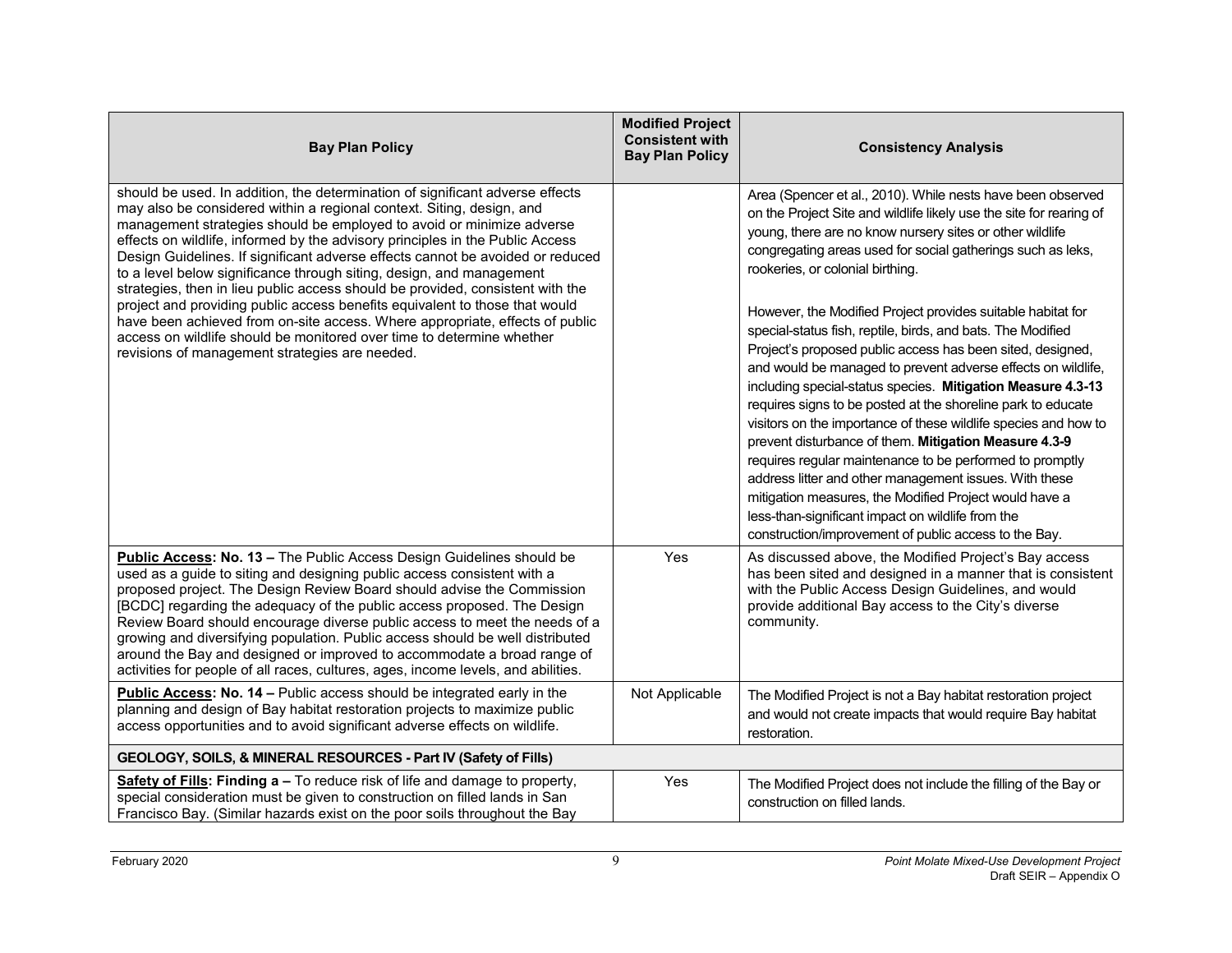| <b>Bay Plan Policy</b>                                                                                                                                                                                                                                                                                                                                                                                                                                                                                                                                                                                                                                                                                                                                                                                                                                                                                                                                                                                                                                                                                                                                | <b>Modified Project</b><br><b>Consistent with</b><br><b>Bay Plan Policy</b> | <b>Consistency Analysis</b>                                                                                                                                                                                                                                                                                                                                                                                                                                                                                                                                                                                                                                                                                                                                                                                                                                                                                                                                                                                                                                                                                                                                                         |
|-------------------------------------------------------------------------------------------------------------------------------------------------------------------------------------------------------------------------------------------------------------------------------------------------------------------------------------------------------------------------------------------------------------------------------------------------------------------------------------------------------------------------------------------------------------------------------------------------------------------------------------------------------------------------------------------------------------------------------------------------------------------------------------------------------------------------------------------------------------------------------------------------------------------------------------------------------------------------------------------------------------------------------------------------------------------------------------------------------------------------------------------------------|-----------------------------------------------------------------------------|-------------------------------------------------------------------------------------------------------------------------------------------------------------------------------------------------------------------------------------------------------------------------------------------------------------------------------------------------------------------------------------------------------------------------------------------------------------------------------------------------------------------------------------------------------------------------------------------------------------------------------------------------------------------------------------------------------------------------------------------------------------------------------------------------------------------------------------------------------------------------------------------------------------------------------------------------------------------------------------------------------------------------------------------------------------------------------------------------------------------------------------------------------------------------------------|
| Area, including soft natural soils, steep slopes, earthquake fault zones, and<br>extensively graded areas.)                                                                                                                                                                                                                                                                                                                                                                                                                                                                                                                                                                                                                                                                                                                                                                                                                                                                                                                                                                                                                                           |                                                                             |                                                                                                                                                                                                                                                                                                                                                                                                                                                                                                                                                                                                                                                                                                                                                                                                                                                                                                                                                                                                                                                                                                                                                                                     |
| Safety of Fills: No. 2 Even if the Bay Plan indicates that a fill may be<br>permissible, no fill or building should be constructed if hazards cannot be<br>overcome adequately for the intended use in accordance with the criteria<br>prescribed by the Engineering Criteria Review Board.                                                                                                                                                                                                                                                                                                                                                                                                                                                                                                                                                                                                                                                                                                                                                                                                                                                           | Yes                                                                         | The Modified Project does not include the filling of the Bay.<br>Therefore, there would be no risk associated with it.                                                                                                                                                                                                                                                                                                                                                                                                                                                                                                                                                                                                                                                                                                                                                                                                                                                                                                                                                                                                                                                              |
| Safety of Fills: No. 3 - To provide vitally needed information on the effects of<br>earthquakes on all kinds of soils, installation of strong-motion seismographs<br>should be required on all future major land fills. In addition, the Commission<br>[BCDC] encourages installation of strong-motion seismographs in other<br>developments on problem soils, and in other areas recommended by the U.S.<br>Geological Survey, for purposes of data comparison and evaluation.                                                                                                                                                                                                                                                                                                                                                                                                                                                                                                                                                                                                                                                                       | Not Applicable                                                              | The Modified Project does not include the filling of the Bay and<br>does not proposed the construction of buildings on problem<br>soils within BCDC's jurisdiction.                                                                                                                                                                                                                                                                                                                                                                                                                                                                                                                                                                                                                                                                                                                                                                                                                                                                                                                                                                                                                 |
| Safety of Fills: No. 4 - Adequate measures should be provided to prevent<br>damage from sea level rise and storm activity that may occur on fill or near the<br>shoreline over the expected life of a project. The Commission [BCDC] may<br>approve fill that is needed to provide flood protection for existing projects and<br>uses. New projects on fill or near the shoreline should either be set back from<br>the edge of the shore so that the project will not be subject to dynamic wave<br>energy, be built so the bottom floor level of structures will be above a 100-year<br>flood elevation that takes future sea level rise into account for the expected life<br>of the project, be specifically designed to tolerate periodic flooding, or employ<br>other effective means of addressing the impacts of future sea level rise and<br>storm activity. Rights-of-way for levees or other structures protecting inland<br>areas from tidal flooding should be sufficiently wide on the upland side to allow<br>for future levee widening to support additional levee height so that no fill for<br>levee widening is placed in the Bay. | Yes                                                                         | As discussed in Section 4.3, the Bay is expected to<br>experience rising sea levels. Some edges of the Project<br>Site would start to experience a risk from rising sea levels<br>only if the rise is 52 inches (4.3 feet) or greater, which is<br>unlikely to occur until the end of the century (year 2100).<br>Therefore, the Project Site would not be affected by mid-<br>century sea level rise and would not require sea level-rise<br>adaptions in the immediate future. In addition, based on<br>the NOAA Sea Level Rise tool, only the very edges of the<br>Project Site would be impacted by an 8-foot sea level rise,<br>which is the extreme sea-level rise scenario by 2100.<br>Under the intermediate sea-level rise scenario (3.2 feet),<br>the impacts of sea-level rise to the Project Site appear too<br>small to measure. The Coastal Erosion Assessment<br>prepared for the Bay Trail environmental document<br>concluded that the lowest elevation of the trail is to be<br>+14.6 NAVD88 and the 2050 projected water surface<br>elevations due to sea level rise with wind wave run-up or<br>an extreme tsunami are below this value by 0.6 foot or<br>more. |
| <b>HYDROLOGY &amp; WATER QUALITY - Part III (Water Quality)</b>                                                                                                                                                                                                                                                                                                                                                                                                                                                                                                                                                                                                                                                                                                                                                                                                                                                                                                                                                                                                                                                                                       |                                                                             |                                                                                                                                                                                                                                                                                                                                                                                                                                                                                                                                                                                                                                                                                                                                                                                                                                                                                                                                                                                                                                                                                                                                                                                     |
| Water Quality: No. 1 - Bay water pollution should be prevented to the<br>greatest extent feasible. The Bay's tidal marshes, tidal flats, and water surface<br>area and volume should be conserved and, whenever possible, restored and<br>increased to protect and improve water quality. Fresh water inflow into the Bay                                                                                                                                                                                                                                                                                                                                                                                                                                                                                                                                                                                                                                                                                                                                                                                                                             | Yes                                                                         | As discussed in Section 3.5.2, the Project Site would undergo<br>an extensive remediation process in compliance with San<br>Francisco Bay Regional Water Quality Control Board<br>(SFBRWQCB) Order No. R2-2011-0087 before development                                                                                                                                                                                                                                                                                                                                                                                                                                                                                                                                                                                                                                                                                                                                                                                                                                                                                                                                              |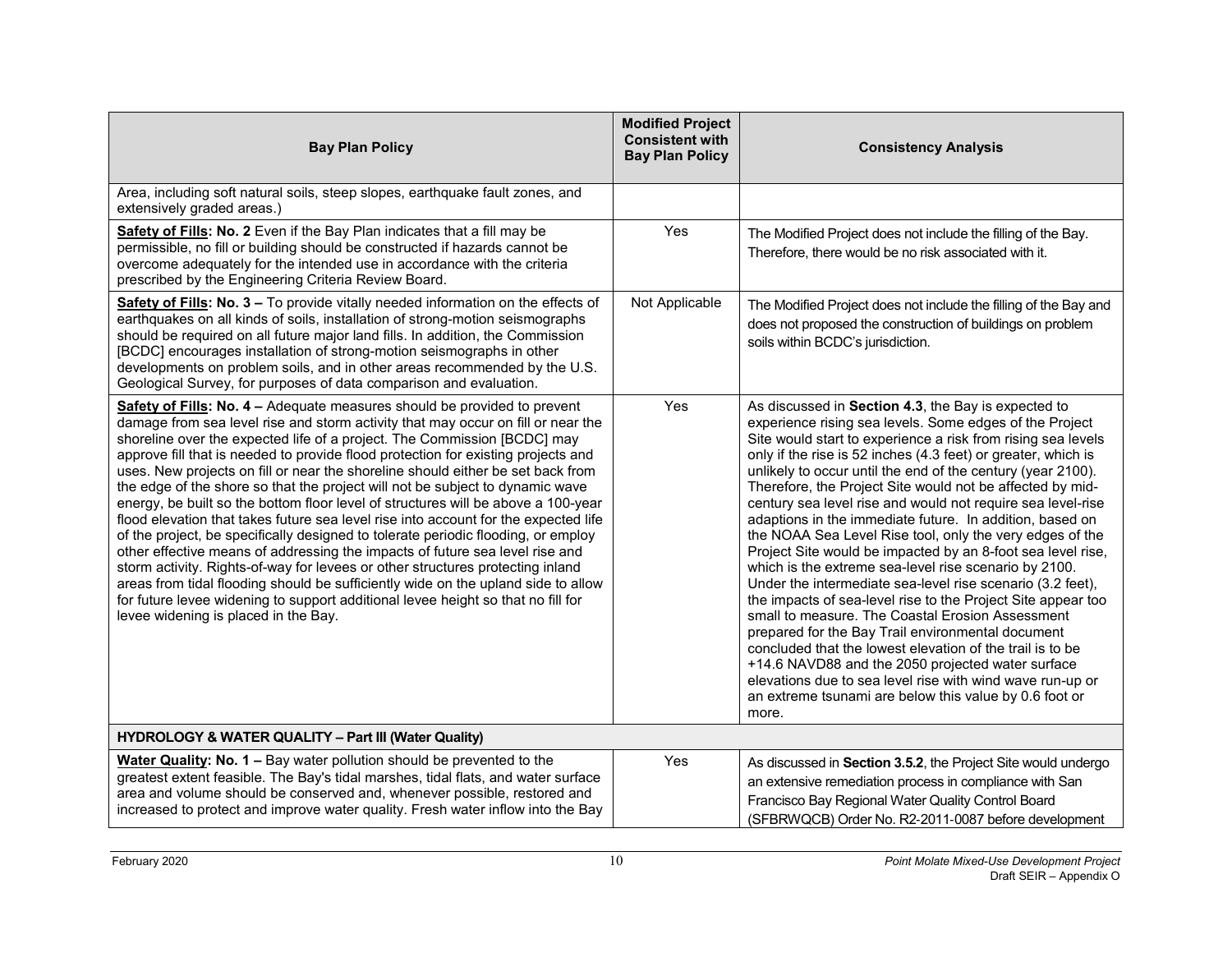| <b>Bay Plan Policy</b>                                                                                                                                                                                                                                                                                                                                                                                                                                                                                                                                                         | <b>Modified Project</b><br><b>Consistent with</b><br><b>Bay Plan Policy</b> | <b>Consistency Analysis</b>                                                                                                                                                                                                                                                                                                                                                                                                                                                                                                                                                                                                                                                                                                                                                                                                                                                                                                                                                                                                                                                                                                                                                                                                                                                                                                                                                                                                                                                                                                                                                                                                                                                                                          |
|--------------------------------------------------------------------------------------------------------------------------------------------------------------------------------------------------------------------------------------------------------------------------------------------------------------------------------------------------------------------------------------------------------------------------------------------------------------------------------------------------------------------------------------------------------------------------------|-----------------------------------------------------------------------------|----------------------------------------------------------------------------------------------------------------------------------------------------------------------------------------------------------------------------------------------------------------------------------------------------------------------------------------------------------------------------------------------------------------------------------------------------------------------------------------------------------------------------------------------------------------------------------------------------------------------------------------------------------------------------------------------------------------------------------------------------------------------------------------------------------------------------------------------------------------------------------------------------------------------------------------------------------------------------------------------------------------------------------------------------------------------------------------------------------------------------------------------------------------------------------------------------------------------------------------------------------------------------------------------------------------------------------------------------------------------------------------------------------------------------------------------------------------------------------------------------------------------------------------------------------------------------------------------------------------------------------------------------------------------------------------------------------------------|
| should be maintained at a level adequate to protect Bay resources and<br>beneficial uses.                                                                                                                                                                                                                                                                                                                                                                                                                                                                                      |                                                                             | could commence. Furthermore, the Modified Project would<br>comply with all applicable federal, State, and local regulations<br>concerning hazardous materials and prepare and implement a<br>Stormwater Pollution Prevention Plan (SWPPP) to prevent Bay<br>water pollution from erosion and stormwater runoff. As<br>discussed in Section 4.3, tidal marsh and Bay waters occur<br>within the Project Site, but outside of the development area.<br>Tidal marsh would be protected via a setback buffer during the<br>construction phase. Following construction, signs would be<br>posted to educate visitors and residents on the importance and<br>sensitivity of this habitat type and how they can avoid<br>disturbing it and the wildlife it supports. As further discussed in<br>Section 4.8, the quality of runoff into the Bay would be<br>monitored and maintained throughout construction under the<br>appropriate SWPPP, which would require best management<br>practices (BMP) throughout construction to avoid impairing<br>runoff quality. The SWPPP would additionally require<br>stabilization of all soil prior to construction closeout to address<br>prevent soil runoff and erosion. As required by Mitigation<br>Measure 4.8-2, the Modified Project must develop and<br>implement a Demolition and Containment Plan that would<br>protect Bay waters during work to make the existing pier<br>suitable for ferry service. The Modified Project would comply<br>with its C.3 requirements during operation to ensure<br>stormwater is treated onsite through low-impact design<br>features and that that Modified Project would not increase<br>stormwater quantity from existing conditions. |
| Water Quality: No. 2 - Water quality in all parts of the Bay should be<br>maintained at a level that will support and promote the beneficial uses of the<br>Bay as identified in the SFBRWQCB's Water Quality Control Plan, San<br>Francisco Bay Basin and should be protected from all harmful or potentially<br>harmful pollutants. The policies, recommendations, decisions, advice, and<br>authority of the State Water Resources Control Board and the Regional Board,<br>should be the basis for carrying out the Commission's [BCDC] water quality<br>responsibilities. | Yes                                                                         | The Modified Project would comply with all applicable federal,<br>State, and local regulations pertaining to maintaining<br>acceptable water quality and preventing pollution, including<br>following the Water Quality Control Plan by the SFBRWQCB.                                                                                                                                                                                                                                                                                                                                                                                                                                                                                                                                                                                                                                                                                                                                                                                                                                                                                                                                                                                                                                                                                                                                                                                                                                                                                                                                                                                                                                                                |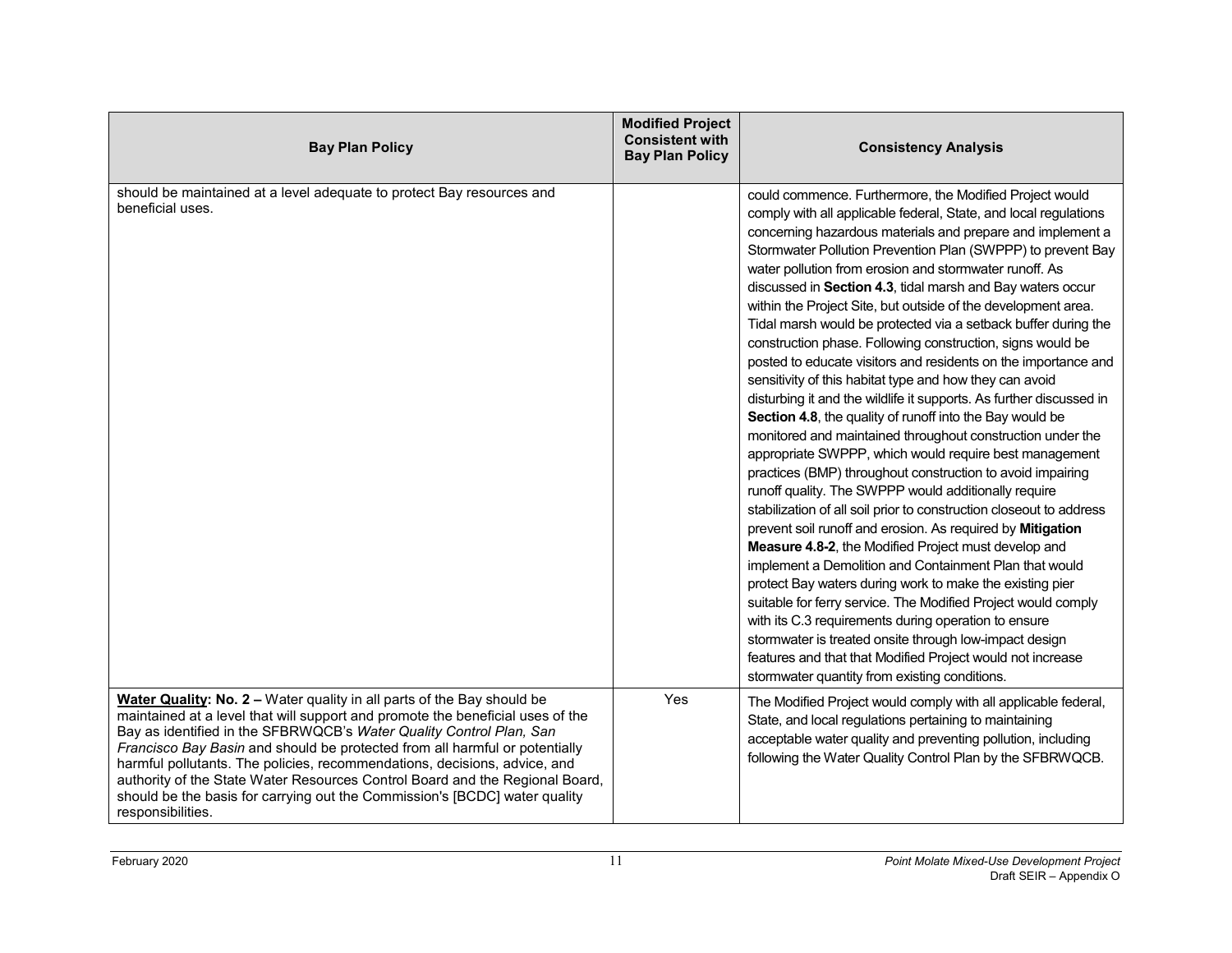| <b>Bay Plan Policy</b>                                                                                                                                                                                                                                                                                                                                                                                                                                                                                                                           | <b>Modified Project</b><br><b>Consistent with</b><br><b>Bay Plan Policy</b> | <b>Consistency Analysis</b>                                                                                                                                                                                                                                                                                                                                                                                                                                                                                                                                                                                                                                                                                                                                                                                                                                                                                                                                                                                                                                                                                                                                                                                                                                                |
|--------------------------------------------------------------------------------------------------------------------------------------------------------------------------------------------------------------------------------------------------------------------------------------------------------------------------------------------------------------------------------------------------------------------------------------------------------------------------------------------------------------------------------------------------|-----------------------------------------------------------------------------|----------------------------------------------------------------------------------------------------------------------------------------------------------------------------------------------------------------------------------------------------------------------------------------------------------------------------------------------------------------------------------------------------------------------------------------------------------------------------------------------------------------------------------------------------------------------------------------------------------------------------------------------------------------------------------------------------------------------------------------------------------------------------------------------------------------------------------------------------------------------------------------------------------------------------------------------------------------------------------------------------------------------------------------------------------------------------------------------------------------------------------------------------------------------------------------------------------------------------------------------------------------------------|
| Water Quality: No. 3 - New projects should be sited, designed, constructed,<br>and maintained to prevent or, if prevention is infeasible, to minimize the<br>discharge of pollutants into the Bay by: (a) controlling pollutant sources at the<br>project site; (b) using construction materials that contain nonpolluting<br>materials; and (c) applying appropriate, accepted, and effective best<br>management practices [BMPs], especially where water dispersion is poor and<br>near shellfish beds and other significant biotic resources. | Yes                                                                         | The Modified Project would comply with all applicable federal,<br>State, and local regulations concerning hazardous materials,<br>including those for construction, in order to prevent discharge<br>of pollutants into the Bay. Furthermore, as discussed in<br>Section 4.3 and Section 4.8, a SWPPP would be prepared in<br>compliance with the Clean Water Act. This SWPPP would<br>include BMPs for preventing erosion, which is a pollutant<br>source, during the construction of the Modified Project. An<br>erosion control and stormwater management plan would be<br>prepared in compliance with the Bay Plan to further prevent<br>pollution. The Modified Project would comply with C.3<br>requirements that maintain water quality of runoff, including the<br>incorporation of low impact development features to prevent<br>increases in runoff and pollutant discharges from projects. The<br>Modified Project does not propose construction within BCDC's<br>jurisdiction with the exception of the Bay Trail, which<br>construction was analyzed in a 2018 California Environmental<br>Quality Act document. The Modified Project would comply with<br>all mitigation measures applicable to Bay Trail construction<br>intended to protect water quality. |
| Water Quality: No. 4 - When approving a project in an area polluted with<br>toxic or hazardous substances, the Commission [BCDC] should coordinate<br>with appropriate local, State, and federal agencies to ensure that the project<br>will not cause harm to the public, to Bay resources, or to the beneficial uses of<br>the Bay.                                                                                                                                                                                                            | Yes                                                                         | As discussed in Section 3.0, the Project Site has<br>contaminated areas within BCDC's jurisdiction. The Modified<br>Project would remediate these areas prior to constructing the<br>Bay Trail in compliance with SFBRWQCB Order No. R2-2011-<br>0087. This remediation would be done under the oversight of<br>the SFBRWQCB and in compliance with its remediation Order<br>and applicable Health and Safety Codes, which would ensure<br>that the remediation would not harm the public, Bay resources,<br>or beneficial uses of the Bay.                                                                                                                                                                                                                                                                                                                                                                                                                                                                                                                                                                                                                                                                                                                                |
| Water Quality: No. 6 - To protect the Bay and its tributaries from the water<br>quality impacts of non-point source pollution, new development should be sited<br>and designed consistent with standards in municipal stormwater permits and<br>State and regional stormwater management guidelines, where applicable, and<br>with the protection of Bay resources. To offset impacts from increased<br>impervious areas and land disturbances, vegetated swales, permeable                                                                      | Yes                                                                         | The Modified Project would comply with all federal, State, and<br>local regulations, including complying with the general<br>municipal stormwater permit and regional stormwater<br>management guidelines. The Modified Project would include<br>low impact development features, including vegetated swales,                                                                                                                                                                                                                                                                                                                                                                                                                                                                                                                                                                                                                                                                                                                                                                                                                                                                                                                                                              |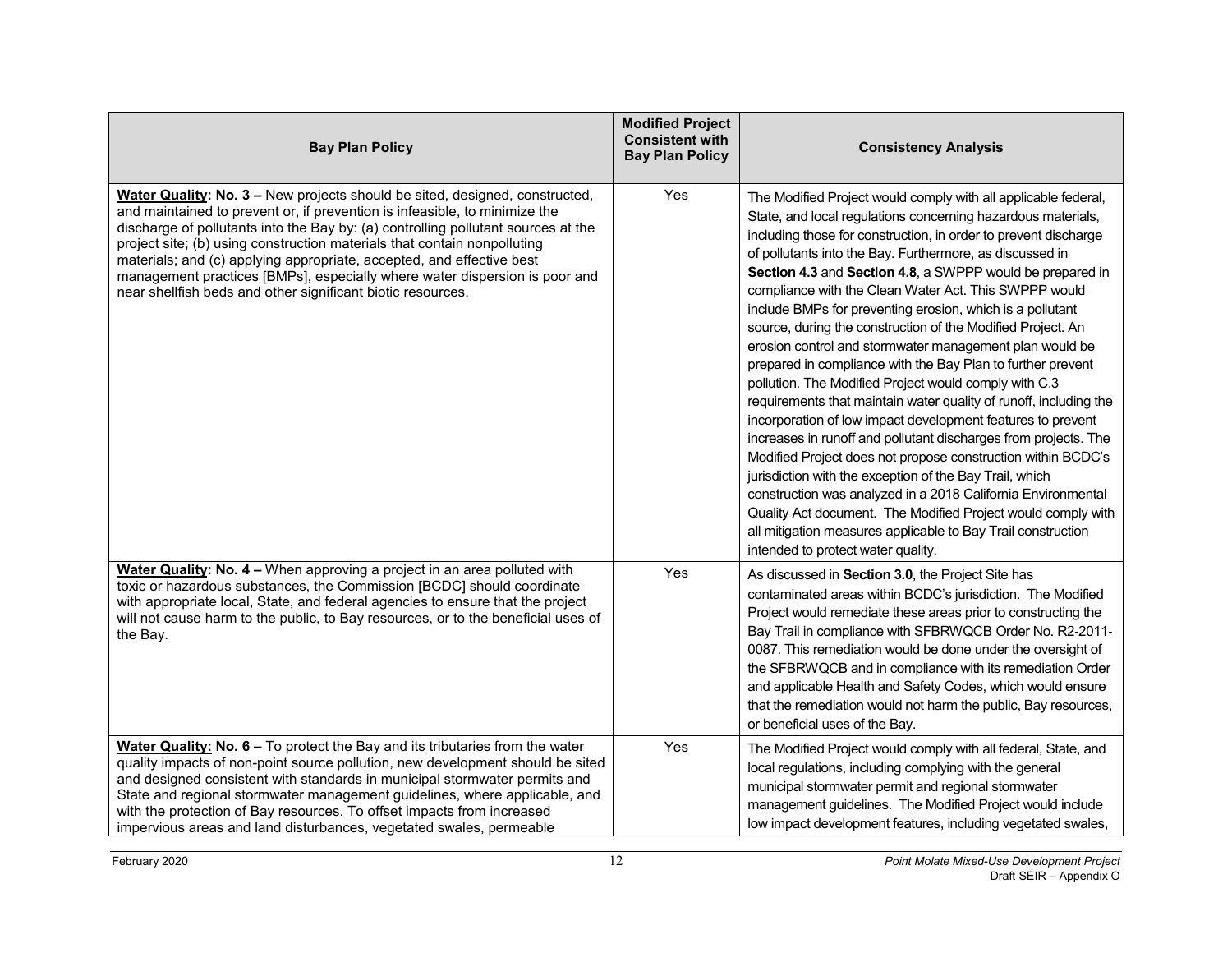| <b>Bay Plan Policy</b>                                                                                                                                                                                                                                                                                                                                                                                                                                 | <b>Modified Project</b><br><b>Consistent with</b><br><b>Bay Plan Policy</b> | <b>Consistency Analysis</b>                                                                                                                                                                                                                                                                                                                                                                                                                                                                                                                                                                                                  |
|--------------------------------------------------------------------------------------------------------------------------------------------------------------------------------------------------------------------------------------------------------------------------------------------------------------------------------------------------------------------------------------------------------------------------------------------------------|-----------------------------------------------------------------------------|------------------------------------------------------------------------------------------------------------------------------------------------------------------------------------------------------------------------------------------------------------------------------------------------------------------------------------------------------------------------------------------------------------------------------------------------------------------------------------------------------------------------------------------------------------------------------------------------------------------------------|
| pavement materials, preservation of existing trees and vegetation, planting<br>native vegetation, and other appropriate measures should be evaluated and<br>implemented where appropriate.                                                                                                                                                                                                                                                             |                                                                             | that would treat stormwater onsite, encourage percolation, and<br>prevent excessive runoff. The Modified Project also proposes<br>areas with permeable pavement materials, preservation of<br>many of the Project Site's trees, and the planting of native<br>vegetation. Furthermore, the Modified Project would comply<br>with the mitigation measures in Section 4.8 that reduce the<br>potential impacts from stormwater runoff to<br>less-than-significant levels.                                                                                                                                                      |
| Water Quality: No. 7 - Whenever practicable, native vegetation buffer areas<br>should be provided as part of a project to control pollutants from entering the<br>Bay, and vegetation should be substituted for rock riprap, concrete, or other<br>hard surface shoreline and bank erosion control methods where appropriate<br>and practicable.                                                                                                       | Yes                                                                         | The Modified Project does not propose any new development<br>within the shoreline band other than extending the Bay Trail,<br>which does not require riprap, concrete, or other bank erosion<br>control measures. The Modified Project would use permeable<br>pavers on part of the Bay Trail to allow emergency vehicle<br>access during emergencies while minimizing runoff potential.<br>To enhance public areas along the shoreline, the Modified<br>Project would preserve existing plants, and where needed, add<br>native vegetation that also could act as a buffer between the<br>shoreline areas and upland areas. |
| HYDROLOGY & WATER QUALITY - Part III (Water Surface Area and Volume)                                                                                                                                                                                                                                                                                                                                                                                   |                                                                             |                                                                                                                                                                                                                                                                                                                                                                                                                                                                                                                                                                                                                              |
| Water Surface Area and Volume: No. 1 - The surface area of the Bay and<br>the total volume of water should be kept as large as possible in order to<br>maximize active oxygen interchange, vigorous circulation, and effective tidal<br>action. Filling and diking that reduce surface area and water volume should<br>therefore be allowed only for purposes providing substantial public benefits<br>and only if there is no reasonable alternative. | Yes                                                                         | The Modified Project does not propose fill or other changes,<br>such as dikes, that would decrease the Bay's surface area.                                                                                                                                                                                                                                                                                                                                                                                                                                                                                                   |
| Water Surface Area and Volume: No. 2 - Water circulation in the Bay should<br>be maintained and improved as much as possible. Any proposed fills, dikes, or<br>piers should be thoroughly evaluated to determine their effects upon water<br>circulation and then modified as necessary to improve circulation or at least to<br>minimize any harmful effects.                                                                                         | Yes                                                                         | As discussed in Section 3.0, the Modified Project does not<br>propose fill, dikes, or any new piers. Therefore, the Modified<br>Project would not physically affect the circulation within the<br>Bay.                                                                                                                                                                                                                                                                                                                                                                                                                       |
| Water Surface Area and Volume: No. 3 - Because further study is needed<br>before any barrier proposal to improve water circulation can be considered<br>acceptable, the Bay Plan does not include any barriers. Before any proposal<br>for a barrier is adopted in the future, the Commission [BCDC] will be required<br>to replan all of the affected shoreline and water area.                                                                       | Yes                                                                         | As discussed in Section 3.0, the Modified Project does not<br>propose any barriers in the Bay. Therefore, the Modified<br>Project would not physically affect the circulation via a barrier.                                                                                                                                                                                                                                                                                                                                                                                                                                 |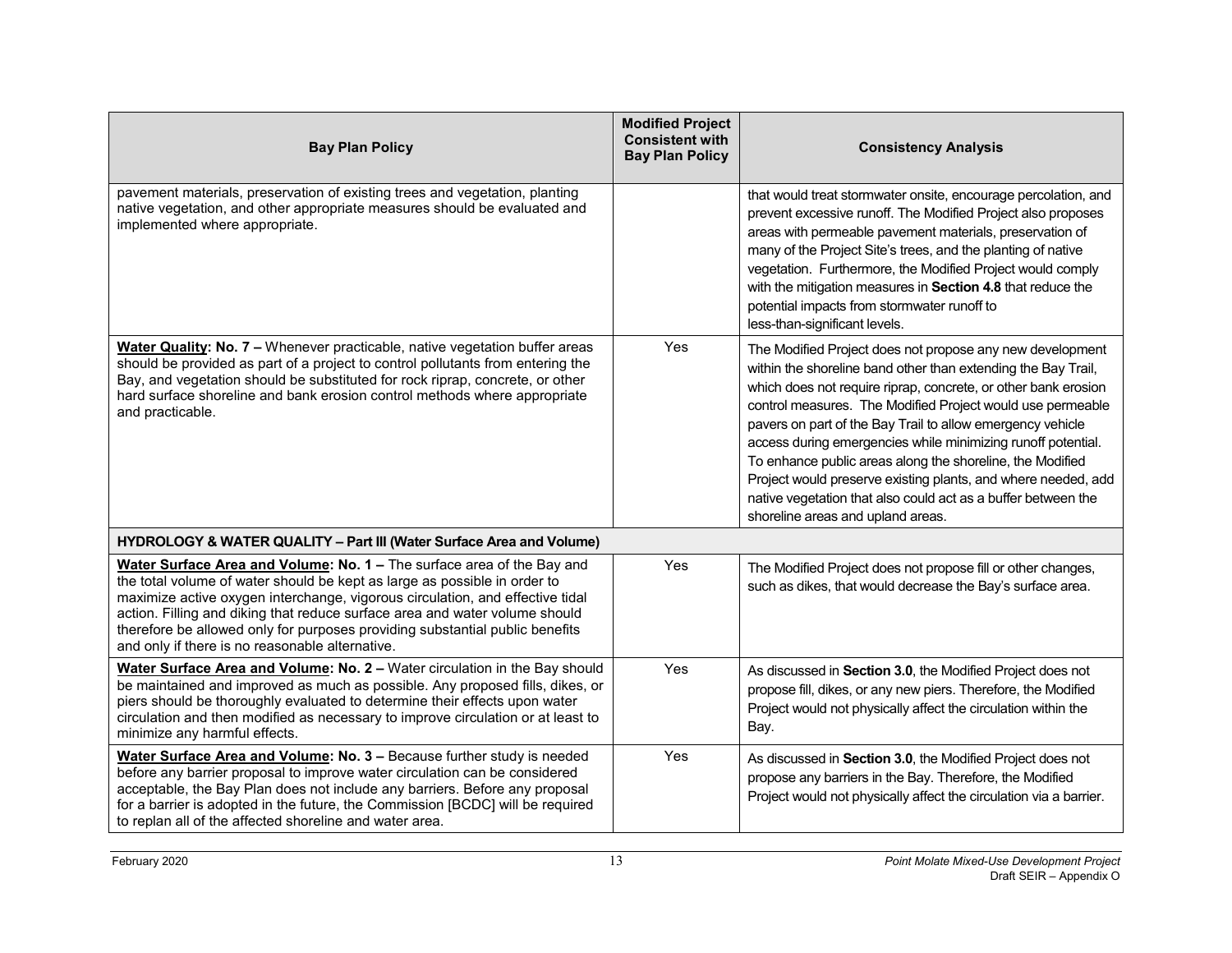| <b>Bay Plan Policy</b>                                                                                                                                                                                                                                                                                                                                                                                                                                                                                                                                                                                                                                                                                                                                                                                                                                                                                                                                                                                | <b>Modified Project</b><br><b>Consistent with</b><br><b>Bay Plan Policy</b> | <b>Consistency Analysis</b>                                                                                                                                                                                                                                                                                                                                                                                                                                                                                                                                                                                                                                                                                                                                                                                                                                                                                                                                                                                                                                                                                                                                                                                                                                                                                                                                 |
|-------------------------------------------------------------------------------------------------------------------------------------------------------------------------------------------------------------------------------------------------------------------------------------------------------------------------------------------------------------------------------------------------------------------------------------------------------------------------------------------------------------------------------------------------------------------------------------------------------------------------------------------------------------------------------------------------------------------------------------------------------------------------------------------------------------------------------------------------------------------------------------------------------------------------------------------------------------------------------------------------------|-----------------------------------------------------------------------------|-------------------------------------------------------------------------------------------------------------------------------------------------------------------------------------------------------------------------------------------------------------------------------------------------------------------------------------------------------------------------------------------------------------------------------------------------------------------------------------------------------------------------------------------------------------------------------------------------------------------------------------------------------------------------------------------------------------------------------------------------------------------------------------------------------------------------------------------------------------------------------------------------------------------------------------------------------------------------------------------------------------------------------------------------------------------------------------------------------------------------------------------------------------------------------------------------------------------------------------------------------------------------------------------------------------------------------------------------------------|
| <b>HYDROLOGY &amp; WATER QUALITY - Part IV (Public Access)</b>                                                                                                                                                                                                                                                                                                                                                                                                                                                                                                                                                                                                                                                                                                                                                                                                                                                                                                                                        |                                                                             |                                                                                                                                                                                                                                                                                                                                                                                                                                                                                                                                                                                                                                                                                                                                                                                                                                                                                                                                                                                                                                                                                                                                                                                                                                                                                                                                                             |
| Public Access: No. 6 - Public access should be sited, designed, managed,<br>and maintained to avoid significant adverse impacts from sea level rise and<br>shoreline flooding.                                                                                                                                                                                                                                                                                                                                                                                                                                                                                                                                                                                                                                                                                                                                                                                                                        | Yes                                                                         | As discussed in Section 4.3, the Bay is expected to<br>experience rising sea levels. Some edges of the Project<br>Site would start to experience a risk from rising sea levels<br>only if the rise is 52 inches (4.3 feet) or greater, which is<br>unlikely to occur until the end of the century (year 2100).<br>Therefore, the Project Site would not be affected by mid-<br>century sea level rise and does not require sea level-rise<br>adaptions in the immediate future. In addition, based on<br>the NOAA Sea Level Rise tool, only the very edges of the<br>Project Site would be impacted by an 8-foot sea level rise,<br>which is the extreme sea-level rise scenario by 2100.<br>Under the intermediate sea-level rise scenario (3.2 feet),<br>the impacts of sea-level rise to the Project Site appear too<br>small to measure. The Coastal Erosion Assessment<br>prepared for the Bay Trail environmental document<br>concluded that the lowest elevation of the trail is to be<br>+14.6 NAVD88 and the 2050 projected water surface<br>elevations due to sea level rise with wind wave run-up or<br>an extreme tsunami are below this value by 0.6 foot or<br>more. Furthermore, as discussed in Section 4.8, the<br>Project Site is not located within a tsunami or seiche zone,<br>and therefore is not susceptible to shoreline flooding. |
| <b>LAND USE &amp; PLANNING - Part IV (Recreation)</b>                                                                                                                                                                                                                                                                                                                                                                                                                                                                                                                                                                                                                                                                                                                                                                                                                                                                                                                                                 |                                                                             |                                                                                                                                                                                                                                                                                                                                                                                                                                                                                                                                                                                                                                                                                                                                                                                                                                                                                                                                                                                                                                                                                                                                                                                                                                                                                                                                                             |
| Recreation: No. 4-a - To assure optimum use of the Bay for recreation, the<br>following facilities should be encouraged in waterfront parks and wildlife<br>refuges.<br>In waterfront parks. (1) Where possible, parks should provide some<br>a.<br>camping facilities accessible only by boat, and docking and picnic<br>facilities for boaters. (2) To capitalize on the attractiveness of their<br>Bayfront location, parks should emphasize hiking, bicycling, riding<br>trails, picnic facilities, swimming, environmental, historical and cultural<br>education and interpretation, viewpoints, beaches, and fishing<br>facilities. Recreational facilities that do not need a waterfront location,<br>e.g., golf courses and playing fields, should generally be placed<br>inland, but may be permitted in shoreline areas if they are part of a<br>park complex that is primarily devoted to water-oriented uses, or are<br>designed to provide for passive use and enjoyment of the Bay when | Yes                                                                         | As described in Section 3.0, the shoreline of the Project Site is<br>planned to include a segment of the Bay Trail as well as a<br>public access waterfront park. The public access waterfront<br>park would be located on the southern portion of the Point<br>Molate shoreline and would include beach access, swimming,<br>and park improvements, such as new multi-use trails; picnic<br>facilities; environmental and cultural interpretive panels; and<br>areas for contemplating the Bay. The area within BCDC's<br>jurisdiction is not proposed for recreational facilities, such as<br>soccer and baseball fields, that do not require a waterfront<br>location. In addition, due to the location of eelgrass, no boat<br>slips are proposed, but the Modified Project may include a                                                                                                                                                                                                                                                                                                                                                                                                                                                                                                                                                               |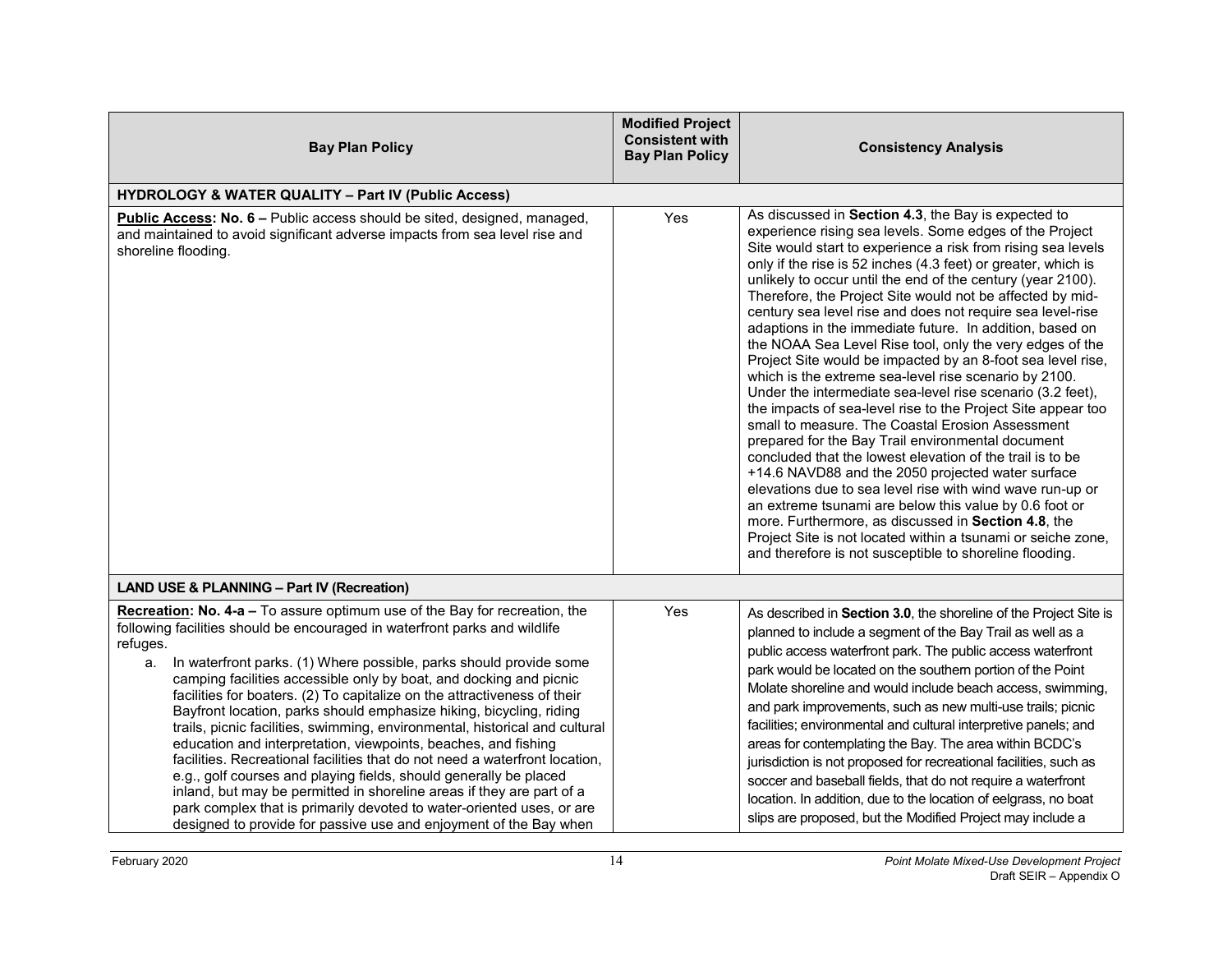| <b>Bay Plan Policy</b>                                                                                                                                                                                                                                                                                                                                                                                                                                                                                                                                                                                                                                                                                                                                                                                                                                                                                                                                                                                                                                                                                                                                                                                                                                                                                                                                                                                                                                                                                                                                                                                                                                                                                                                                                                                                                                                                                                                                                                                                                                                                                                                                                                                                                                                                                                                                                                                                                                                                                                                                                                                                                                                                                                                                                                                                                                                                    | <b>Modified Project</b><br><b>Consistent with</b><br><b>Bay Plan Policy</b> | <b>Consistency Analysis</b>                                                                                                                                                                                                                                                                                                                                                                                                |
|-------------------------------------------------------------------------------------------------------------------------------------------------------------------------------------------------------------------------------------------------------------------------------------------------------------------------------------------------------------------------------------------------------------------------------------------------------------------------------------------------------------------------------------------------------------------------------------------------------------------------------------------------------------------------------------------------------------------------------------------------------------------------------------------------------------------------------------------------------------------------------------------------------------------------------------------------------------------------------------------------------------------------------------------------------------------------------------------------------------------------------------------------------------------------------------------------------------------------------------------------------------------------------------------------------------------------------------------------------------------------------------------------------------------------------------------------------------------------------------------------------------------------------------------------------------------------------------------------------------------------------------------------------------------------------------------------------------------------------------------------------------------------------------------------------------------------------------------------------------------------------------------------------------------------------------------------------------------------------------------------------------------------------------------------------------------------------------------------------------------------------------------------------------------------------------------------------------------------------------------------------------------------------------------------------------------------------------------------------------------------------------------------------------------------------------------------------------------------------------------------------------------------------------------------------------------------------------------------------------------------------------------------------------------------------------------------------------------------------------------------------------------------------------------------------------------------------------------------------------------------------------------|-----------------------------------------------------------------------------|----------------------------------------------------------------------------------------------------------------------------------------------------------------------------------------------------------------------------------------------------------------------------------------------------------------------------------------------------------------------------------------------------------------------------|
| not being used for sports. (3) Where shoreline open space includes<br>areas used for hunting waterbirds, public areas for launching non-<br>motorized small boats should be provided so long as they do not<br>result in overuse of the hunting area. (4) Public launching facilities for<br>a variety of boats and other water-oriented recreational craft, such as<br>kayaks, canoes, and sailboards, should be provided in waterfront<br>parks where feasible. (5) Except as may be approved pursuant to<br>Recreation Policy 4-b, limited commercial recreation facilities, such<br>as small restaurants, should be permitted within waterfront parks<br>provided they are clearly incidental to the park use, are in keeping<br>with the basic character of the park, and do not obstruct public<br>access to and enjoyment of the Bay. Limited commercial<br>development may be appropriate (at the option of the park agency<br>responsible) in all parks shown on the Plan maps except where there<br>is a specific note to the contrary. (6) Trails that can be used as<br>components of the Bay Trail, the Bay Area Ridge Trail or links<br>between them should be developed in waterfront parks. Bay Trail<br>segments should be located near the shoreline unless that alignment<br>would have significant adverse effects on Bay resources; in this case,<br>an alignment as near to the shore as possible, consistent with Bay<br>resource protection, should be provided. Bay Area Ridge Trail<br>segments should be developed in waterfront parks where the<br>ridgeline is close to the Bay shoreline. (7) Bus stops, kiosks and other<br>facilities to accommodate public transit should be provided in<br>waterfront parks to the maximum extent feasible. Public parking<br>should be provided in a manner that does not diminish the park-like<br>character of the site. Traffic demand management strategies and<br>alternative transportation systems should be developed where<br>appropriate to minimize the need for large parking lots and to ensure<br>parking for recreation uses is sufficient. (8) Interpretive information<br>describing natural, historical and cultural resources should be<br>provided in waterfront parks where feasible. (9) In waterfront parks<br>that serve as gateways to wildlife refuges, interpretive materials and<br>programs that inform visitors about the wildlife and habitat values<br>present in the park and wildlife refuges should be provided.<br>Instructional materials should include information about the potential<br>for adverse impacts on wildlife, plant and habitat resources from<br>certain activities. (10) The Commission [BCDC] may permit the<br>placement of public utilities and services, such as underground sewer<br>lines and power cables, in recreational facilities provided they would |                                                                             | small kayaking facility designed to avoid the eelgrass. The<br>parking lot serving the beach park and Bay Trail would be<br>accessible to buses should AC Transit desire to add a stop. In<br>addition, the Modified Project proposes running a shuttle from<br>the Bay Area Rapid Transit (BART) station as part of its<br>Transportation Demand Management Plan and may include<br>ferry service from the existing pier. |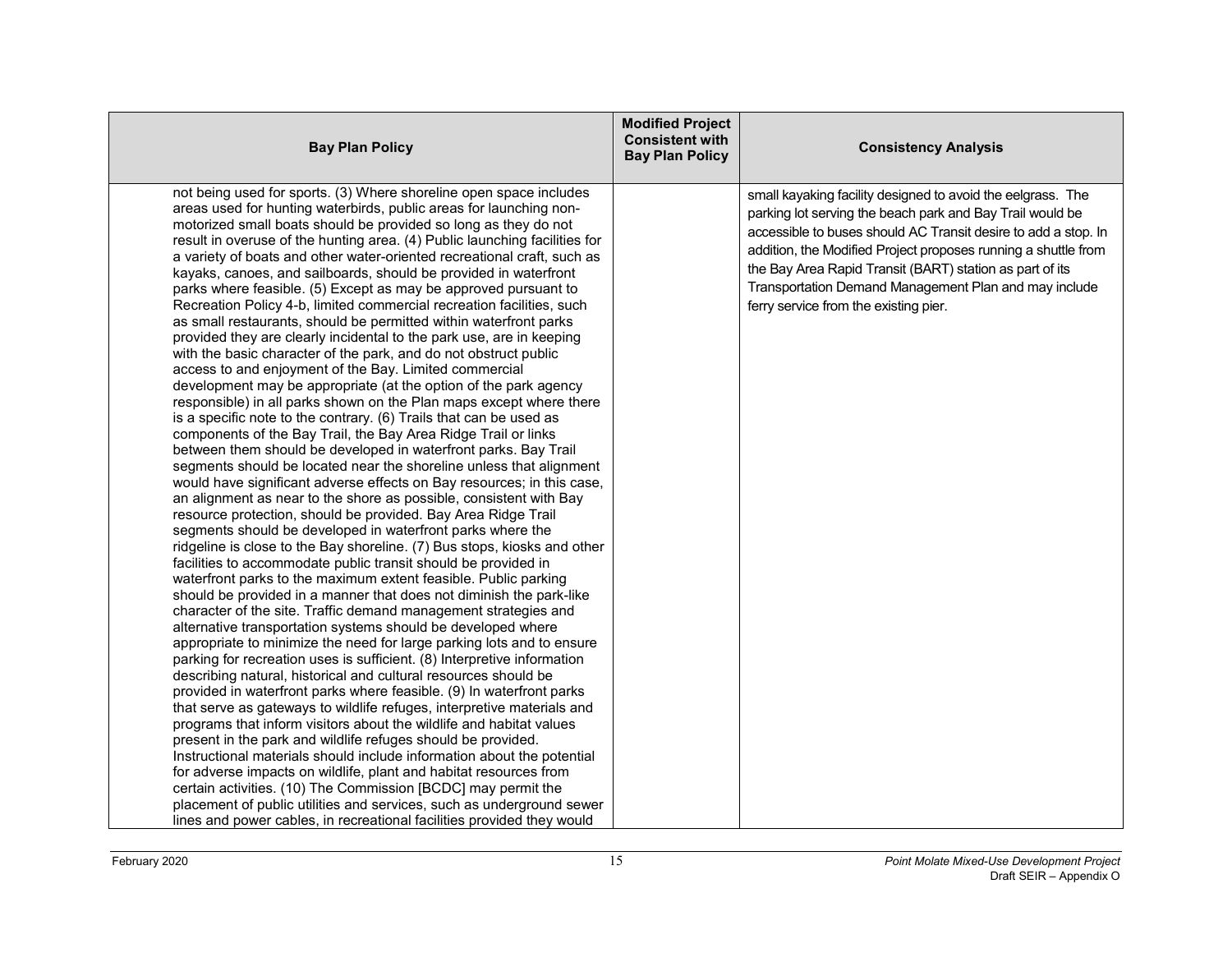|                                                                                                                                                                                                                                                                                                                                                                                                                                                                                                                                                                                                                                    | <b>Modified Project</b><br><b>Consistent with</b> |                                                                                                                                                   |
|------------------------------------------------------------------------------------------------------------------------------------------------------------------------------------------------------------------------------------------------------------------------------------------------------------------------------------------------------------------------------------------------------------------------------------------------------------------------------------------------------------------------------------------------------------------------------------------------------------------------------------|---------------------------------------------------|---------------------------------------------------------------------------------------------------------------------------------------------------|
| <b>Bay Plan Policy</b>                                                                                                                                                                                                                                                                                                                                                                                                                                                                                                                                                                                                             | <b>Bay Plan Policy</b>                            | <b>Consistency Analysis</b>                                                                                                                       |
| be unobtrusive, would not permanently disrupt use of the site for<br>recreation, and would not detract from the visual character of the site.                                                                                                                                                                                                                                                                                                                                                                                                                                                                                      |                                                   |                                                                                                                                                   |
| Recreation: No. 4-b - To assure optimum use of the Bay for recreation, the<br>following facilities should be encouraged in waterfront parks and wildlife<br>refuges.<br>Historic Buildings in waterfront parks and wildlife refuges should be<br>a.<br>developed and managed for recreation uses to the maximum                                                                                                                                                                                                                                                                                                                    | Yes                                               | See response, above, under Aesthetics, Recreation: No.<br>$4-b.$                                                                                  |
| practicable extent consistent with the Bay Plan Map policies and all of<br>the following.                                                                                                                                                                                                                                                                                                                                                                                                                                                                                                                                          |                                                   |                                                                                                                                                   |
| 1. Physical and visual access corridors between inland public<br>areas, vista points, and the shoreline should be created,<br>preserved, or enhanced. Corridors for Bay-related wildlife<br>should also be created, preserved, and enhanced where<br>needed and feasible.                                                                                                                                                                                                                                                                                                                                                          |                                                   |                                                                                                                                                   |
| 2. Historic structures and districts listed on the National<br>Register of Historic Places or California Registered Historic<br>Landmarks should be preserved consistent with applicable<br>state and federal historic preservation law and should be<br>used consistent with the Bay Plan recreation policies. Public<br>access to the exterior of these structures should be<br>provided. Public access to the interiors of these structures<br>should be provided where appropriate.                                                                                                                                            |                                                   |                                                                                                                                                   |
| 3. To assist in generating the revenue needed to preserve<br>historic structures and develop, operate, and maintain park<br>improvements and to achieve other important public<br>objectives, uses other than water-oriented recreation,<br>commercial recreation and public assembly facilities may be<br>authorized only if they would: (a) not diminish recreational<br>opportunities or the park-like character of the site;<br>(b) preserve historic buildings where present for compatible<br>new uses; and (c) not significantly, adversely affect the site's<br>fish, other aquatic life, and wildlife and their habitats. |                                                   |                                                                                                                                                   |
| <b>LAND USE &amp; PLANNING - Part IV (Public Trust)</b>                                                                                                                                                                                                                                                                                                                                                                                                                                                                                                                                                                            |                                                   |                                                                                                                                                   |
| <b>Public Trust: No. 1 – When the Commission [BCDC] takes any action</b><br>affecting lands subject to the public trust, it should assure that the action is<br>consistent with the public trust needs for the area and, in case of lands subject<br>to legislative grants, should also assure that the terms of the grant are satisfied<br>and the project is in furtherance of State-wide purposes.                                                                                                                                                                                                                              | Yes                                               | The Modified Project does not propose development within<br>tidelands and the BCDC's action would not affect lands<br>subject to the public trust |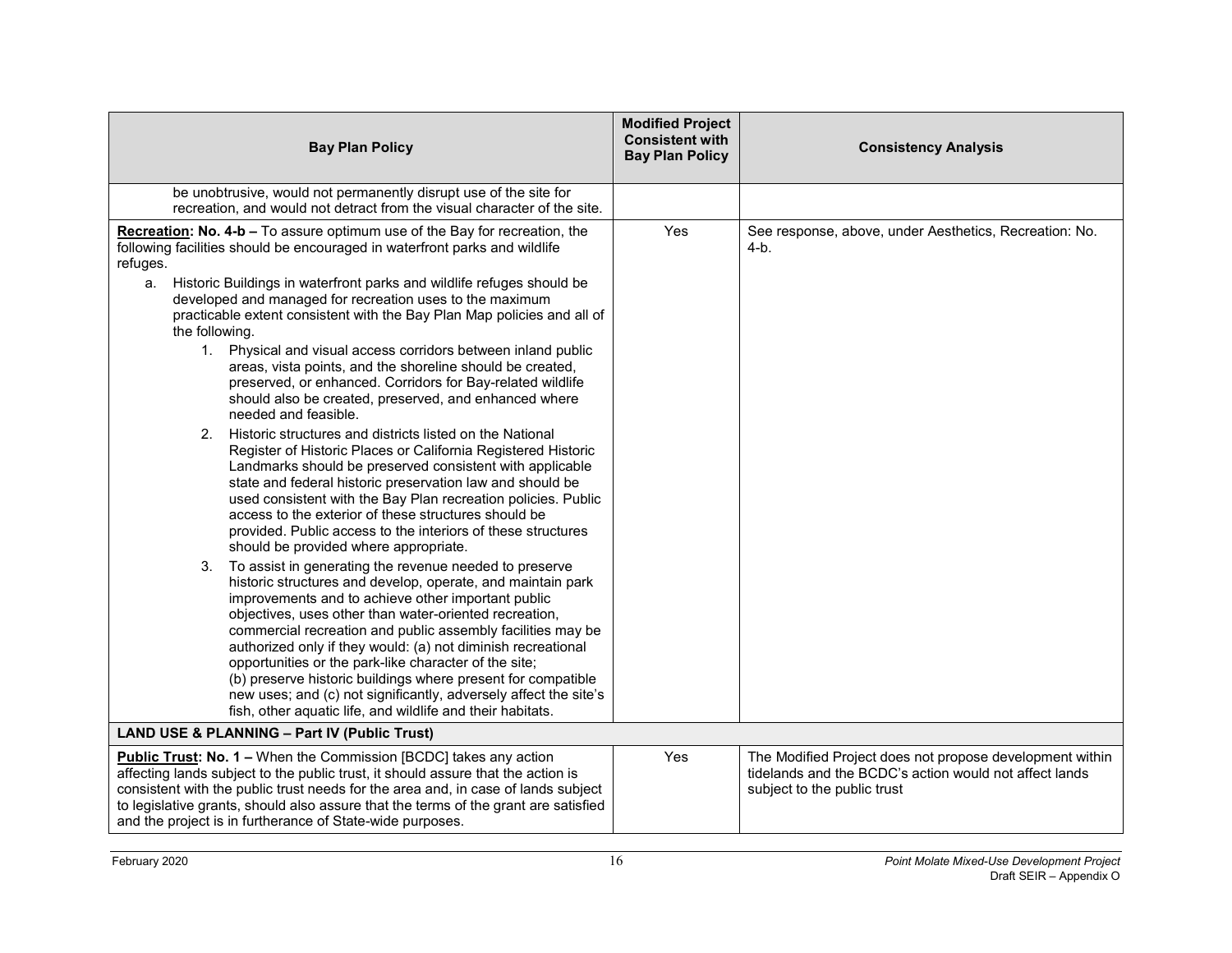| <b>Bay Plan Policy</b>                                                                                                                                                                                                                                                                                                                                                                                                                                                                                                                                                                                                                                                                                                                                                                                                                                                           | <b>Modified Project</b><br><b>Consistent with</b><br><b>Bay Plan Policy</b> | <b>Consistency Analysis</b>                                                                                                                                                                                                                                                                                                                                                                                                                                                                                                                                                                                                                                  |
|----------------------------------------------------------------------------------------------------------------------------------------------------------------------------------------------------------------------------------------------------------------------------------------------------------------------------------------------------------------------------------------------------------------------------------------------------------------------------------------------------------------------------------------------------------------------------------------------------------------------------------------------------------------------------------------------------------------------------------------------------------------------------------------------------------------------------------------------------------------------------------|-----------------------------------------------------------------------------|--------------------------------------------------------------------------------------------------------------------------------------------------------------------------------------------------------------------------------------------------------------------------------------------------------------------------------------------------------------------------------------------------------------------------------------------------------------------------------------------------------------------------------------------------------------------------------------------------------------------------------------------------------------|
| <b>PUBLIC SERVICES AND RECREATION - Part IV (Recreation)</b>                                                                                                                                                                                                                                                                                                                                                                                                                                                                                                                                                                                                                                                                                                                                                                                                                     |                                                                             |                                                                                                                                                                                                                                                                                                                                                                                                                                                                                                                                                                                                                                                              |
| Recreation: No. 1 - Diverse and accessible water-oriented recreational<br>facilities, such as marinas, launch ramps, beaches, and fishing piers, should<br>be provided to meet the needs of a growing and diversifying population, and<br>should be well distributed around the Bay and improved to accommodate a<br>broad range of water-oriented recreational activities for people of all races,<br>cultures, ages, and income levels. Periodic assessments of water-oriented<br>recreational needs that forecast demand into the future and reflect changing<br>recreational preferences should be made to ensure that sufficient, appropriate<br>water-oriented recreational facilities are provided around the Bay. Because<br>there is no practical estimate of the acreage needed on the shoreline of the<br>Bay, waterfront parks should be provided wherever possible. | Yes                                                                         | As discussed within Section 3.0, the Modified Project would<br>improve an existing, fully accessible shoreline park that would<br>have large, vegetated areas for walking and enjoying the<br>shoreline, signs about the ecological and cultural significance<br>of the area, picnic areas, and vista overlooks, and could have<br>public art and cultural exhibits, park recreation facilities (play<br>areas, equipment rental, etc.), and a kayak launch area.<br>Furthermore, the Modified Project would construct a 1.5-mile<br>segment of the Bay Trail to connect shoreline trails and<br>therefore increase access for the City's diverse community. |
| Recreation: No. 2 - Waterfront land needed for parks and beaches to meet<br>future needs should be reserved now, because delay may mean that needed<br>shoreline land could otherwise be preempted for other uses. However,<br>recreational facilities need not be built all at once; their development can<br>proceed over time. Interim use of a waterfront park priority use area prior to its<br>development as a park should be permitted, unless the use would prevent the<br>site from being converted to park use or would involve investment in<br>improvements that would preclude the future use of the site as a park.                                                                                                                                                                                                                                               | Yes                                                                         | As discussed within Section 3.0, the Modified Project reserves<br>waterfront land for improving and expanding an existing public<br>shoreline park. Additionally, the Modified Project would<br>construct an approved 1.5-mile segment of the Bay Trail that<br>traverses through the Project Site and connects to an existing<br>shoreline trail. Therefore, the Modified Project would increase<br>access to the City's shoreline.                                                                                                                                                                                                                         |
| <b>Recreation: No. 3 - Recreational facilities, such as waterfront parks, trails,</b><br>marinas, live-aboard boats, non-motorized small boat access, fishing piers,<br>launching lanes, and beaches, should be encouraged and allowed by the<br>Commission [BCDC], provided they are located, improved, and managed<br>consistent with the following standards.<br>a. General Recreational facilities should:<br>1. be well distributed around the shores of the Bay to the<br>extent consistent with the more specific criteria below. Any                                                                                                                                                                                                                                                                                                                                     | Yes                                                                         | As discussed within Section 3.0, the Modified Project<br>improves and expands an existing shoreline park and<br>constructs a 1.5-mile segment of the Bay Trail that would<br>traverse through the Project Site and connect to an existing<br>shoreline trail.<br>The improvement and expansion of the waterfront park and                                                                                                                                                                                                                                                                                                                                    |
| concentrations of facilities should be as close to major<br>population centers as is feasible;<br>2. not pre-empt land or water area needed for other priority<br>uses, but efforts should be made to integrate recreation into<br>such facilities to the extent that they are compatible;                                                                                                                                                                                                                                                                                                                                                                                                                                                                                                                                                                                       |                                                                             | construction of the Bay Trail adds recreational facilities to an<br>area of the Bay that lacks good waterfront access due to<br>existing industrial uses and in an area within the City, which is<br>one of the larger northern East Bay cities.                                                                                                                                                                                                                                                                                                                                                                                                             |
| be feasible from an engineering viewpoint; and<br>3.<br>be consistent with the public access policies that address<br>4.<br>wildlife compatibility and disturbance.<br>In addition:                                                                                                                                                                                                                                                                                                                                                                                                                                                                                                                                                                                                                                                                                              |                                                                             | The proposed waterfront improvements would not preempt<br>land or water needed for other priority uses. The waterfront<br>improvements would avoid the sensitive eelgrass habitat                                                                                                                                                                                                                                                                                                                                                                                                                                                                            |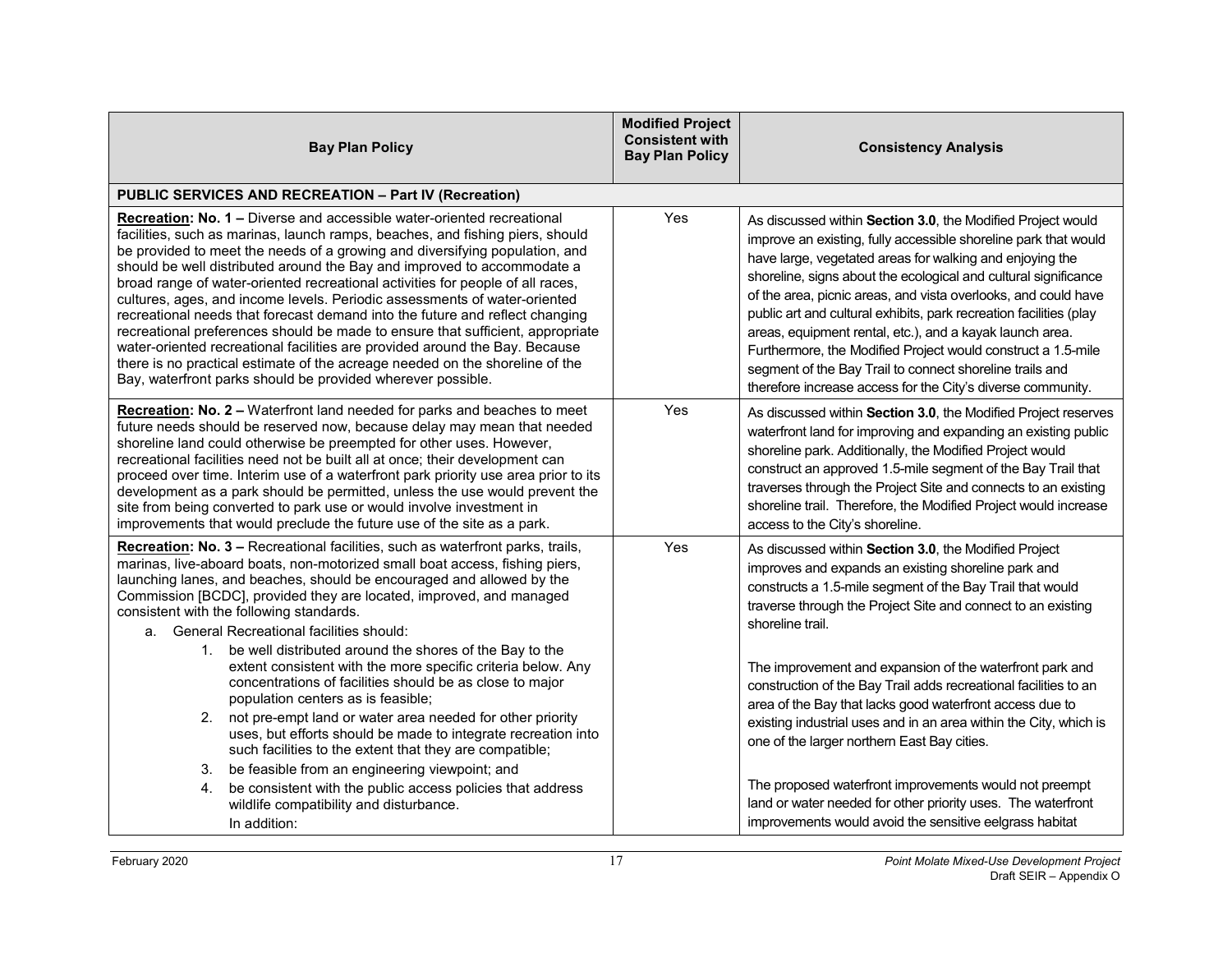| <b>Bay Plan Policy</b>                                                                                                                                                                                                                                                                                                                                                                                                                                                                                                                                                                                                                                                                                                                                                                                 | <b>Modified Project</b><br><b>Consistent with</b><br><b>Bay Plan Policy</b> | <b>Consistency Analysis</b>                                                                                                                                                                                                                                                                                                                                                                                                                                                                       |
|--------------------------------------------------------------------------------------------------------------------------------------------------------------------------------------------------------------------------------------------------------------------------------------------------------------------------------------------------------------------------------------------------------------------------------------------------------------------------------------------------------------------------------------------------------------------------------------------------------------------------------------------------------------------------------------------------------------------------------------------------------------------------------------------------------|-----------------------------------------------------------------------------|---------------------------------------------------------------------------------------------------------------------------------------------------------------------------------------------------------------------------------------------------------------------------------------------------------------------------------------------------------------------------------------------------------------------------------------------------------------------------------------------------|
| 5.<br>Different types of compatible public and commercial<br>recreation facilities should be clustered to the extent feasible<br>to permit joint use of ancillary facilities and provide a greater<br>range of choices for users.                                                                                                                                                                                                                                                                                                                                                                                                                                                                                                                                                                      |                                                                             | located just off of the Project Site's shoreline and the Modified<br>Project would include mitigation measures to ensure eelgrass<br>is not impacted from waterfront or other activities.                                                                                                                                                                                                                                                                                                         |
| 6. Sites, features, or facilities within designated waterfront<br>parks that provide optimal conditions for specific water-<br>oriented recreational uses should be preserved and, where<br>appropriate, enhanced for those uses, consistent with<br>natural and cultural resource preservation.                                                                                                                                                                                                                                                                                                                                                                                                                                                                                                       |                                                                             | The waterfront improvements are feasible from an engineering<br>perspective. There are no difficult engineering issues related<br>to park or trail development.                                                                                                                                                                                                                                                                                                                                   |
| 7. Access to marinas, launch ramps, beaches, fishing piers,<br>and other recreational facilities should be clearly posted with<br>signs and easily available from parking reserved for the<br>public or from public streets or trails.                                                                                                                                                                                                                                                                                                                                                                                                                                                                                                                                                                 |                                                                             | The waterfront improvements also are consistent with public<br>access policies that address wildlife compatibility and<br>disturbance. The improvements would not disrupt critical                                                                                                                                                                                                                                                                                                                |
| 8. To reduce the human health risk posed by consumption of<br>contaminated fish, projects that create or improve fishing<br>access to the Bay at water-oriented recreational facilities,<br>such as fishing piers, beaches, and marinas, should include<br>signage that informs the public of consumption advisories for<br>the species of Bay fish that have been identified as having<br>potentially unsafe levels of contaminants.<br>9. Complete segments of the Bay and Ridge Trails where                                                                                                                                                                                                                                                                                                        |                                                                             | habitat or migration corridors.<br>The Modified Project would locate a commercial kayak facility<br>with the public waterfront park beach area. This allows users<br>of the waterfront park to engage in additional recreational<br>activities beyond swimming and walking trails.                                                                                                                                                                                                                |
| appropriate, consistent with Recreation Policy 4-a-6.<br>Marinas. (1) Marinas should be allowed at any suitable site on the<br>b.<br>Bay. Unsuitable sites are those that tend to fill up rapidly with<br>sediment and require frequent dredging; have insufficient upland;<br>contain valuable tidal marsh, or tidal flat, or important subtidal areas;<br>or are needed for other water-oriented priority uses. At suitable sites,<br>the Commission [BCDC] should encourage new marinas, particularly<br>those that result in the creation of new open water through the<br>excavation of areas not part of the Bay and not containing valuable<br>wetlands. (2) Fill should be permitted for marina facilities that must be<br>in or over the Bay, such as breakwaters, shoreline protection, boat |                                                                             | The Modified Project preserves and enhances the existing<br>waterfront park on the Property. This enhancement is<br>consistent with natural and cultural resource preservation. As<br>discussed in Sections 4.3 and 4.4, the waterfront<br>improvements would be subject to mitigation measures that,<br>among other things, protect the adjacent, sensitive eelgrass<br>habitat and require interpretative signs to educate the public<br>about nearby sensitive habitat and cultural resources. |
| berths, ramps, launching facilities, pumpout and fuel docks, and<br>short-term unloading areas. Fill for marina support facilities may be<br>permitted at sites with difficult land configurations provided that the fill<br>in the Bay is the minimum necessary and any unavoidable loss of<br>Bay habitat, surface area, or volume is offset to the maximum amount<br>feasible, preferably at or near the site. (3) No new marina or<br>expansion of any existing marina should be approved unless water                                                                                                                                                                                                                                                                                             |                                                                             | The Modified Project would include way-finding signs to make<br>it easy for the public to find the beach, kayak facility, and trail<br>heads. These waterfront recreational amenities would be<br>accessible from a public parking lot and connected by trails to<br>a public street.                                                                                                                                                                                                             |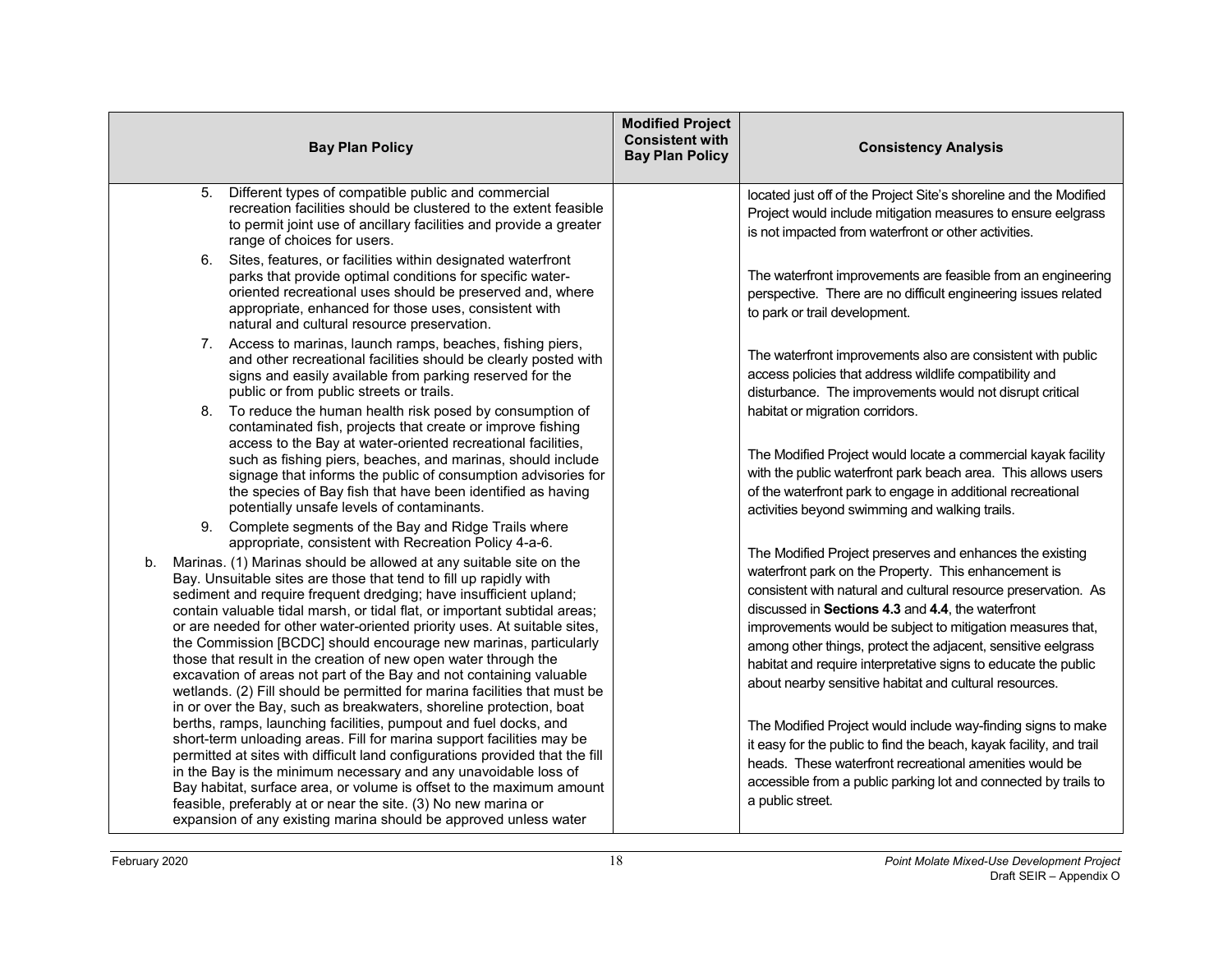| <b>Bay Plan Policy</b>                                                                                                                                                                                                                                                                                                                                                                                                                                                                                                                                                                                                                                                                                                                                                                                                                                                                                                                                                                                                                                                                                                                                                                                                                                                                                                                                                                                                                                                                                                                                                                                                                                                                                                                                                                                                                                                                                                                                                                                                                                                                                                                                                                                                                                                                                                                                                                                                                                                                                                                                                                                                                                                                                                                                                                                                            | <b>Modified Project</b><br><b>Consistent with</b><br><b>Consistency Analysis</b><br><b>Bay Plan Policy</b>                                                                                                                                                                                                                                                                                                                                                                                                                                                                                                                                                                                                                                                                                                                                                                                                                                                                                                                                                                                                                                                  |
|-----------------------------------------------------------------------------------------------------------------------------------------------------------------------------------------------------------------------------------------------------------------------------------------------------------------------------------------------------------------------------------------------------------------------------------------------------------------------------------------------------------------------------------------------------------------------------------------------------------------------------------------------------------------------------------------------------------------------------------------------------------------------------------------------------------------------------------------------------------------------------------------------------------------------------------------------------------------------------------------------------------------------------------------------------------------------------------------------------------------------------------------------------------------------------------------------------------------------------------------------------------------------------------------------------------------------------------------------------------------------------------------------------------------------------------------------------------------------------------------------------------------------------------------------------------------------------------------------------------------------------------------------------------------------------------------------------------------------------------------------------------------------------------------------------------------------------------------------------------------------------------------------------------------------------------------------------------------------------------------------------------------------------------------------------------------------------------------------------------------------------------------------------------------------------------------------------------------------------------------------------------------------------------------------------------------------------------------------------------------------------------------------------------------------------------------------------------------------------------------------------------------------------------------------------------------------------------------------------------------------------------------------------------------------------------------------------------------------------------------------------------------------------------------------------------------------------------|-------------------------------------------------------------------------------------------------------------------------------------------------------------------------------------------------------------------------------------------------------------------------------------------------------------------------------------------------------------------------------------------------------------------------------------------------------------------------------------------------------------------------------------------------------------------------------------------------------------------------------------------------------------------------------------------------------------------------------------------------------------------------------------------------------------------------------------------------------------------------------------------------------------------------------------------------------------------------------------------------------------------------------------------------------------------------------------------------------------------------------------------------------------|
| quality and circulation will be adequately protected and, if possible,<br>improved, and an adequate number of vessel sewage pumpout<br>facilities that are convenient in location and time of operation to<br>recreational boat users should be provided free of charge or at a<br>reasonable fee, as well as receptacles to dispose of waste oil. (4) In<br>addition, marinas should include public amenities, such as viewing<br>areas, restrooms, public mooring docks or floats, and moorages for<br>transient recreational boaters, non-motorized small boat launching<br>facilities, public parking; substantial physical and visual access; and<br>maintenance for all facilities.<br>Live-aboard boats. Live-aboard boats should be allowed only in<br>C.<br>marinas and only if: (1) The number would not exceed 10 percent of<br>the total authorized boat berths unless the applicant can demonstrate<br>clearly that a greater number of live-aboard boats is necessary to<br>provide security or other use incidental to the marina use; (2) The<br>boats would promote and further the recreational boating use of the<br>marina (for example, providing a degree of security), and are located<br>within the marina consistent with such purpose; (3) The marina would<br>provide, on land, sufficient and conveniently located restrooms,<br>showers, garbage disposal facilities, and parking adequate to serve<br>live-aboard boat occupants and guests; (4) The marina would provide<br>and maintain an adequate number of vessel sewage pumpout<br>facilities in locations that are convenient in location and time of<br>operation to all boats in the marina, particularly live-aboard boats,<br>and would provide the service free of charge or at a reasonable fee;<br>and (5) There would be adequate tidal circulation in the marina to<br>mix, dilute, and carry away any possible wastewater discharge. Live-<br>aboard boats moored in a marina on July 1, 1985, but unauthorized<br>by the Commission [BCDC], should be allowed to remain in the<br>marina provided the tests of $(2)$ , $(3)$ , $(4)$ , and $(5)$ above are met.<br>Where existing live-aboard boats in a marina exceed ten percent of<br>the authorized berths, or a greater number is demonstrated to be<br>clearly necessary to provide security or other use incidental to the<br>marina use, no new live-aboard boats should be authorized until the<br>number is reduced below that number and then only if the project is in<br>conformance with tests $(1)$ , $(2)$ , $(3)$ , $(4)$ , and $(5)$ above.<br>Launching Lanes. (1) Launching lanes should be placed where wind<br>d.<br>and water conditions would be most favorable for smaller boats.<br>(2) Some launching lanes should be located near prime fishing areas | The Modified Project does not propose fishing activities due to<br>the sensitive nature of the nearby aquatic habitat.<br>The Modified Project would construct a 1.5-mile segment of<br>the Bay Trail, consistent with Recreation Policy 4-a-6.<br>The Project Site's waterfront is not a suitable site for a marina,<br>live-aboard boats, boat ramps/launching facilities, or other<br>boating activities due to sensitive eelgrass habitat. The<br>Modified Project would include a kayak facility, as kayak use<br>would not damage the Bay habitat like boats. The Modified<br>Project would preserve and enhance the existing sandy beach<br>for recreational uses, such as swimming. Swimming areas<br>would be clearly demarcated and avoid sensitive Bay habitat.<br>The Modified Project also would improve the existing pier,<br>which reaches out into the Bay beyond the eelgrass habitat for<br>use by ferries. To enhance the waterfront experience, the<br>Modified Project also would provide visitor-serving commercial<br>uses (restaurants, cafes, etc.) in areas accessible from the<br>waterfront but outside of BCDC's jurisdiction. |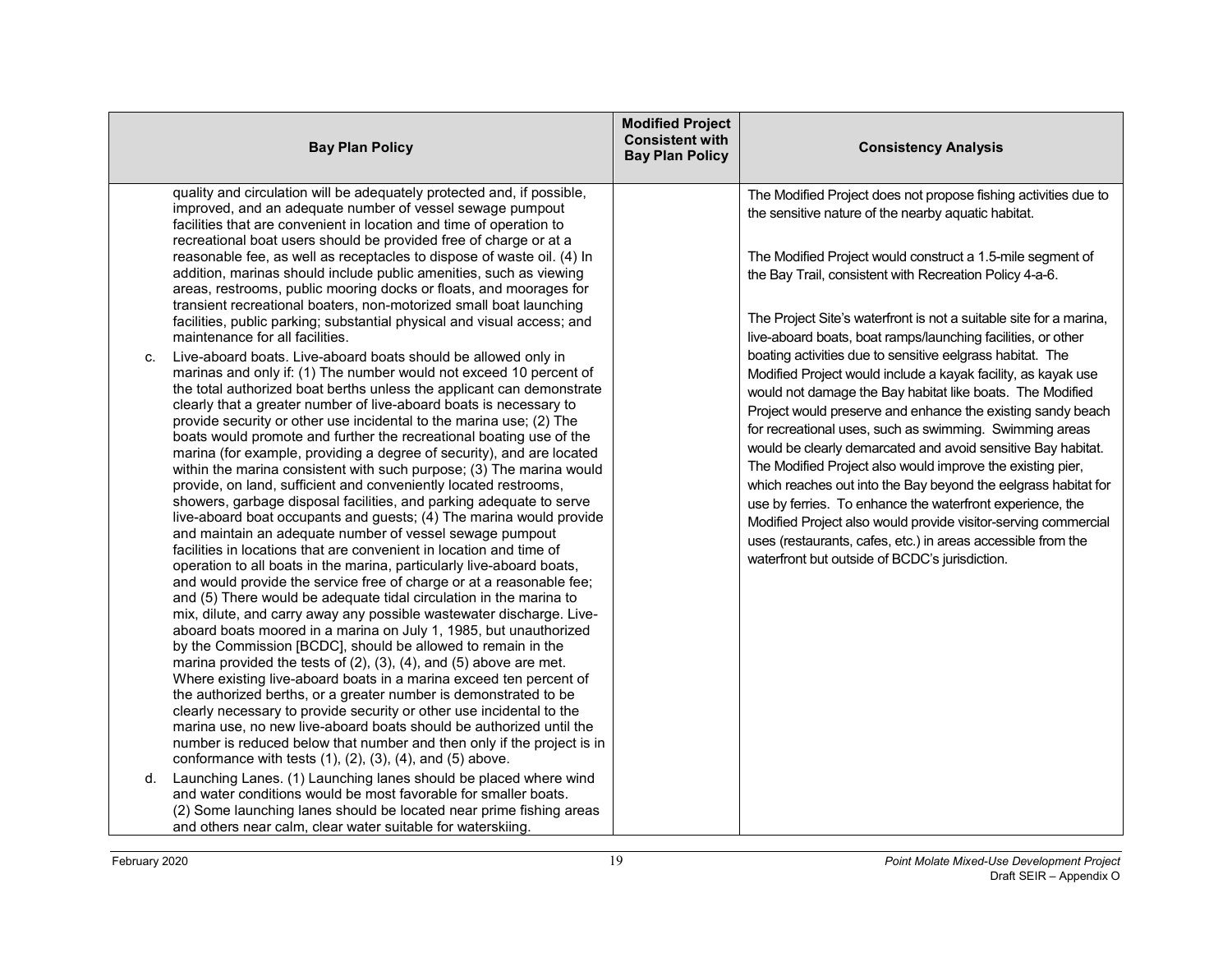|                                         | <b>Bay Plan Policy</b>                                                                                                                                                                                                                                                                                                                                                                                                                                                                                                                                                                                                                                                                                                                                                                                                                                                                                                                                                                                                                                                                                                                                                                                                                                                                                                                                                                                                                                                                                                                                                                                                                                                                                                                                                  | <b>Modified Project</b><br><b>Consistent with</b><br><b>Bay Plan Policy</b> | <b>Consistency Analysis</b> |
|-----------------------------------------|-------------------------------------------------------------------------------------------------------------------------------------------------------------------------------------------------------------------------------------------------------------------------------------------------------------------------------------------------------------------------------------------------------------------------------------------------------------------------------------------------------------------------------------------------------------------------------------------------------------------------------------------------------------------------------------------------------------------------------------------------------------------------------------------------------------------------------------------------------------------------------------------------------------------------------------------------------------------------------------------------------------------------------------------------------------------------------------------------------------------------------------------------------------------------------------------------------------------------------------------------------------------------------------------------------------------------------------------------------------------------------------------------------------------------------------------------------------------------------------------------------------------------------------------------------------------------------------------------------------------------------------------------------------------------------------------------------------------------------------------------------------------------|-----------------------------------------------------------------------------|-----------------------------|
| be permitted.                           | (3) Additional launching facilities should be located around the Bay<br>shoreline, especially where there are few existing facilities. These<br>facilities should be available free or at moderate cost. Launching<br>facilities should include adequate car and trailer parking, restrooms,<br>and public access. (4) In marinas, launching facilities should be<br>encouraged where there is adequate upland to provide needed<br>support facilities. (5) New ramps and improvements to existing ramps<br>should provide for use by a wide variety of boats, including power<br>boats and non-motorized small boats. (6) Fill for ramps into the water,<br>docks, and similar facilities should be permitted. Other fill should not                                                                                                                                                                                                                                                                                                                                                                                                                                                                                                                                                                                                                                                                                                                                                                                                                                                                                                                                                                                                                                   |                                                                             |                             |
| е.<br>and replacement cost.             | Non-Motorized Small Boats. (1) Where practicable, access facilities<br>for non-motorized small boats should be incorporated into waterfront<br>parks, marinas, launching ramps and beaches, especially near<br>popular waterfront destinations. (2) Access points should be located,<br>improved, and managed to avoid significant adverse effects on<br>wildlife and their habitats, should not interfere with commercial<br>navigation, or security and exclusion zones or pose a danger to<br>recreational boaters from commercial shipping operations, and<br>should provide for diverse water-accessible overnight<br>accommodations, including camping, where acceptable to park<br>operators. (3) Sufficient, convenient parking that accommodates<br>expected use should be provided at sites improved for launching non-<br>motorized small boats. Where feasible, overnight parking should be<br>provided. (4) Site improvements, such as landing and launching<br>facilities, restrooms, rigging areas, equipment storage and<br>concessions, and educational programs that address navigational<br>safety, security, and wildlife compatibility and disturbance should be<br>provided, consistent with use of the site. (5) Facilities for boating<br>organizations that provide training and stewardship, operate<br>concessions, provide storage or boathouses should be allowed in<br>recreational facilities where appropriate. (6) Design standards for<br>non-motorized small boat launching access should be developed to<br>guide the improvement of these facilities. Launching facilities should<br>be accessible and designed to ensure that boaters can easily launch<br>their watercraft. Facilities should be durable to minimize maintenance |                                                                             |                             |
| f.<br>interfere with normal tidal flow. | Fishing Piers. Fishing piers should not block navigation channels, nor                                                                                                                                                                                                                                                                                                                                                                                                                                                                                                                                                                                                                                                                                                                                                                                                                                                                                                                                                                                                                                                                                                                                                                                                                                                                                                                                                                                                                                                                                                                                                                                                                                                                                                  |                                                                             |                             |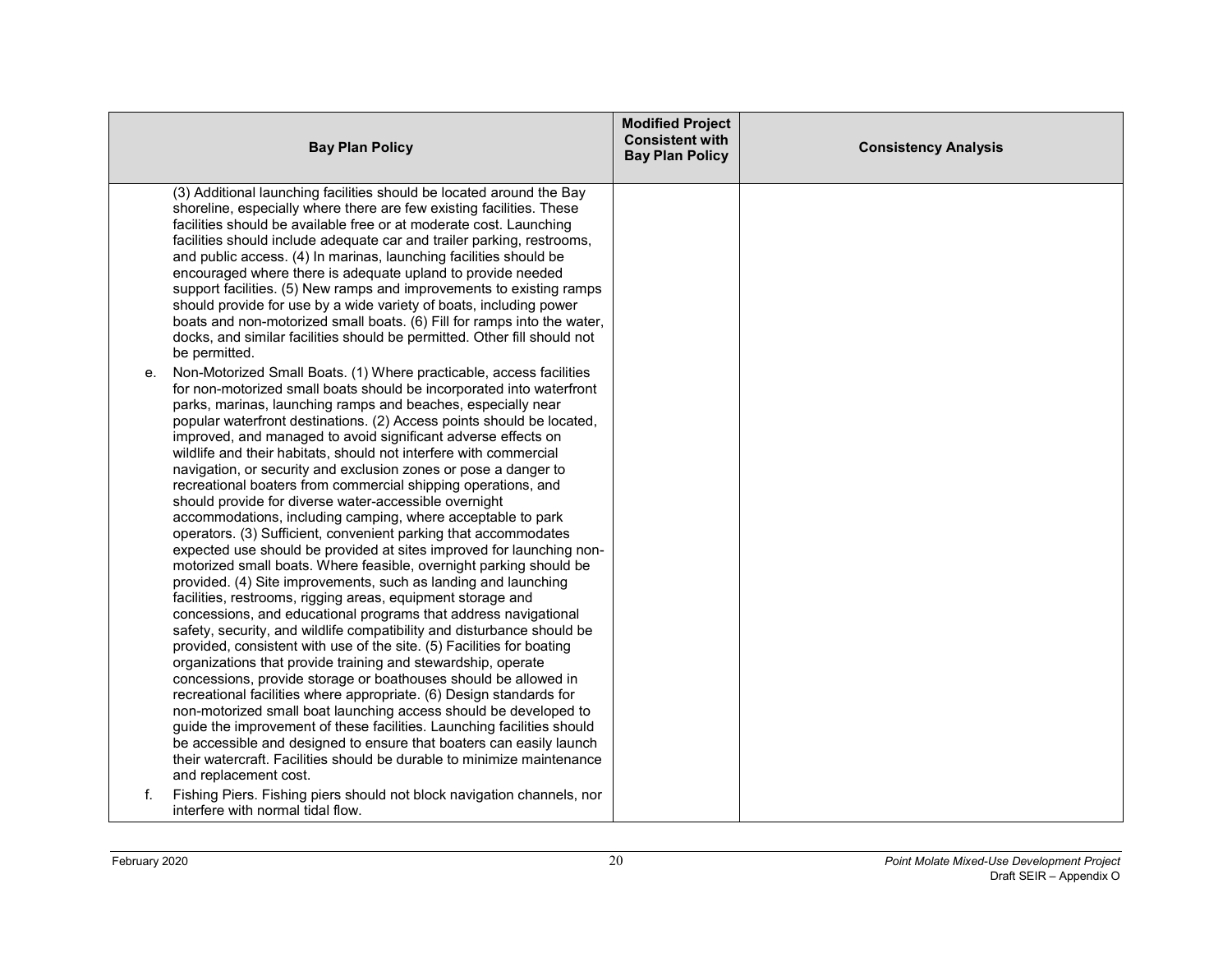| <b>Bay Plan Policy</b>                                                                                                                                                                                                                                                                                                                                                                                                                                                                                                                                                                                                                                                                                                                                                                                                                                                                                                                                                                                                                                                                                                                                                                                                                                                                                                                                                                                                                                                                                                                                                                                                                                                                                                                                                                                                                                                      | <b>Modified Project</b><br><b>Consistent with</b><br><b>Bay Plan Policy</b> | <b>Consistency Analysis</b>                                                                                                                                                                                                                                                                                                                                                                                                                                                                                                                                                                                                                                                                                                                                                                                                                                                                                                                                                                                                                                                                                                                                                                                                                                                                                                                                                                                                                                                                                                                                                                                                                                       |
|-----------------------------------------------------------------------------------------------------------------------------------------------------------------------------------------------------------------------------------------------------------------------------------------------------------------------------------------------------------------------------------------------------------------------------------------------------------------------------------------------------------------------------------------------------------------------------------------------------------------------------------------------------------------------------------------------------------------------------------------------------------------------------------------------------------------------------------------------------------------------------------------------------------------------------------------------------------------------------------------------------------------------------------------------------------------------------------------------------------------------------------------------------------------------------------------------------------------------------------------------------------------------------------------------------------------------------------------------------------------------------------------------------------------------------------------------------------------------------------------------------------------------------------------------------------------------------------------------------------------------------------------------------------------------------------------------------------------------------------------------------------------------------------------------------------------------------------------------------------------------------|-----------------------------------------------------------------------------|-------------------------------------------------------------------------------------------------------------------------------------------------------------------------------------------------------------------------------------------------------------------------------------------------------------------------------------------------------------------------------------------------------------------------------------------------------------------------------------------------------------------------------------------------------------------------------------------------------------------------------------------------------------------------------------------------------------------------------------------------------------------------------------------------------------------------------------------------------------------------------------------------------------------------------------------------------------------------------------------------------------------------------------------------------------------------------------------------------------------------------------------------------------------------------------------------------------------------------------------------------------------------------------------------------------------------------------------------------------------------------------------------------------------------------------------------------------------------------------------------------------------------------------------------------------------------------------------------------------------------------------------------------------------|
| Beaches. Sandy beaches should be preserved, enhanced, or<br>g.<br>restored for recreational use, such as swimming, consistent with<br>wildlife protection. New beaches should be permitted if the site<br>conditions are suitable for sustaining a beach without excessive<br>beach nourishment.                                                                                                                                                                                                                                                                                                                                                                                                                                                                                                                                                                                                                                                                                                                                                                                                                                                                                                                                                                                                                                                                                                                                                                                                                                                                                                                                                                                                                                                                                                                                                                            |                                                                             |                                                                                                                                                                                                                                                                                                                                                                                                                                                                                                                                                                                                                                                                                                                                                                                                                                                                                                                                                                                                                                                                                                                                                                                                                                                                                                                                                                                                                                                                                                                                                                                                                                                                   |
| Water-oriented commercial-recreation. Water-oriented commercial<br>h.<br>recreational establishments, such as restaurants, specialty shops,<br>private boatels, recreational equipment concessions, and<br>amusements, should be encouraged in urban areas adjacent to the<br>Bay. Public docks, floats, or moorages for visiting boaters should be<br>encouraged at these establishments where adequate shoreline<br>facilities can be provided. Effort should be made to link commercial-<br>recreation centers and waterfront parks by ferry or water taxi.                                                                                                                                                                                                                                                                                                                                                                                                                                                                                                                                                                                                                                                                                                                                                                                                                                                                                                                                                                                                                                                                                                                                                                                                                                                                                                              |                                                                             |                                                                                                                                                                                                                                                                                                                                                                                                                                                                                                                                                                                                                                                                                                                                                                                                                                                                                                                                                                                                                                                                                                                                                                                                                                                                                                                                                                                                                                                                                                                                                                                                                                                                   |
| Recreation: No. 4-a, b - To assure optimum use of the Bay for recreation, the<br>following facilities should be encouraged in waterfront parks and wildlife<br>refuges.<br>In waterfront parks. (1) Where possible, parks should provide some<br>a.<br>camping facilities accessible only by boat, and docking and picnic<br>facilities for boaters. (2) To capitalize on the attractiveness of their<br>Bayfront location, parks should emphasize hiking, bicycling, riding<br>trails, picnic facilities, swimming, environmental, historical and cultural<br>education and interpretation, viewpoints, beaches, and fishing<br>facilities. Recreational facilities that do not need a waterfront location,<br>e.g., golf courses and playing fields, should generally be placed<br>inland, but may be permitted in shoreline areas if they are part of a<br>park complex that is primarily devoted to water-oriented uses, or are<br>designed to provide for passive use and enjoyment of the Bay when<br>not being used for sports. (3) Where shoreline open space includes<br>areas used for hunting waterbirds, public areas for launching non-<br>motorized small boats should be provided so long as they do not<br>result in overuse of the hunting area. (4) Public launching facilities for<br>a variety of boats and other water-oriented recreational craft, such as<br>kayaks, canoes, and sailboards, should be provided in waterfront<br>parks where feasible. (5) Except as may be approved pursuant to<br>Recreation Policy 4-b, limited commercial recreation facilities, such<br>as small restaurants, should be permitted within waterfront parks<br>provided they are clearly incidental to the park use, are in keeping<br>with the basic character of the park, and do not obstruct public<br>access to and enjoyment of the Bay. Limited commercial | Yes                                                                         | a. No camping facilities accessible only by boat are<br>proposed for the waterfront park. Boating is not proposed<br>due to its ability to adversely affect the eelgrass beds that<br>are just off the shoreline. The waterfront park and/or Bay<br>Trail would include trails for hiking and cycling, picnic<br>areas, swimming, signs educating the public about the<br>Project Site's environmental and cultural resources, Bay<br>viewing areas, and beach area. Mitigation Measure 4.3-4<br>identified in this SEIR would provide protections for<br>eelgrass while allowing use of the pier. A small kayaking<br>facility is proposed, however, and kayaks would be<br>launched from an area that would not impact eelgrass. No<br>commercial development other than the kayak facility is<br>proposed in the waterfront park. However, trails from the<br>park would connect it to upland, visitor-serving commercial<br>uses, such as cafes and restaurants. The Modified Project<br>would construct a 1.5-mile segment of the Bay Trail, which<br>would run close to the shoreline and enhance Bay access.<br>The waterfront park would be served by a parking lot,<br>which would be landscaped with native plants to avoid<br>detracting from the Bay setting. AC Transit may choose to<br>serve this area in the future. In addition, the Modified<br>Project would provide shuttle service to Richmond's BART<br>station and may provide ferry service to San Francisco,<br>making the waterfront accessible by mass transit.<br>Interpretive signs about the Site's environmental and<br>cultural resources would be posted in key areas throughout |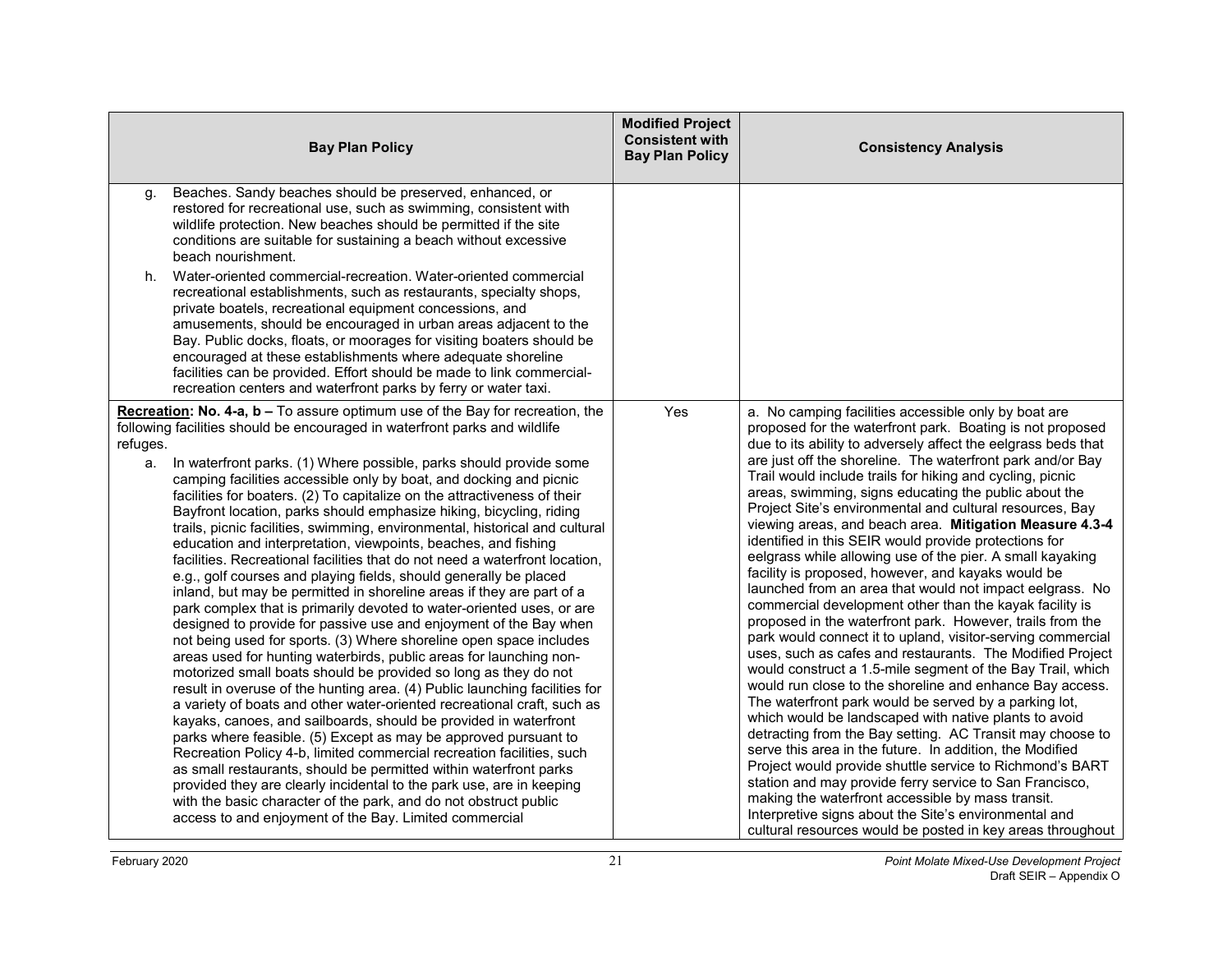| <b>Bay Plan Policy</b>                                                                                                                                                                                                                                                                                                                                                                                                                                                                                                                                                                                                                                                                                                                                                                                                                                                                                                                                                                                                                                                                                                                                                                                                                                                                                                                                                                                                                                                                                                                                                                                                                                                                                                                                                                                                                                                                                                                                                                                                                                                                                                                                                                                                                               | <b>Modified Project</b><br><b>Consistent with</b><br><b>Bay Plan Policy</b> | <b>Consistency Analysis</b>                                                                                                                                                                                                                                                                                                                                                                                                                        |
|------------------------------------------------------------------------------------------------------------------------------------------------------------------------------------------------------------------------------------------------------------------------------------------------------------------------------------------------------------------------------------------------------------------------------------------------------------------------------------------------------------------------------------------------------------------------------------------------------------------------------------------------------------------------------------------------------------------------------------------------------------------------------------------------------------------------------------------------------------------------------------------------------------------------------------------------------------------------------------------------------------------------------------------------------------------------------------------------------------------------------------------------------------------------------------------------------------------------------------------------------------------------------------------------------------------------------------------------------------------------------------------------------------------------------------------------------------------------------------------------------------------------------------------------------------------------------------------------------------------------------------------------------------------------------------------------------------------------------------------------------------------------------------------------------------------------------------------------------------------------------------------------------------------------------------------------------------------------------------------------------------------------------------------------------------------------------------------------------------------------------------------------------------------------------------------------------------------------------------------------------|-----------------------------------------------------------------------------|----------------------------------------------------------------------------------------------------------------------------------------------------------------------------------------------------------------------------------------------------------------------------------------------------------------------------------------------------------------------------------------------------------------------------------------------------|
| development may be appropriate (at the option of the park agency<br>responsible) in all parks shown on the Plan maps except where there<br>is a specific note to the contrary. (6) Trails that can be used as<br>components of the Bay Trail, the Bay Area Ridge Trail or links<br>between them should be developed in waterfront parks. Bay Trail<br>segments should be located near the shoreline unless that alignment<br>would have significant adverse effects on Bay resources; in this case,<br>an alignment as near to the shore as possible, consistent with Bay<br>resource protection, should be provided. Bay Area Ridge Trail<br>segments should be developed in waterfront parks where the<br>ridgeline is close to the Bay shoreline. (7) Bus stops, kiosks and other<br>facilities to accommodate public transit should be provided in<br>waterfront parks to the maximum extent feasible. Public parking<br>should be provided in a manner that does not diminish the park-like<br>character of the site. Traffic demand management strategies and<br>alternative transportation systems should be developed where<br>appropriate to minimize the need for large parking lots and to ensure<br>parking for recreation uses is sufficient. (8) Interpretive information<br>describing natural, historical, and cultural resources should be<br>provided in waterfront parks where feasible. (9) In waterfront parks<br>that serve as gateways to wildlife refuges, interpretive materials and<br>programs that inform visitors about the wildlife and habitat values<br>present in the park and wildlife refuges should be provided.<br>Instructional materials should include information about the potential<br>for adverse impacts on wildlife, plant, and habitat resources from<br>certain activities. (10) The Commission [BCDC] may permit the<br>placement of public utilities and services, such as underground sewer<br>lines and power cables, in recreational facilities provided they would<br>be unobtrusive, would not permanently disrupt use of the site for<br>recreation, and would not detract from the visual character of the site.<br>In waterfront parks and wildlife refuges with historic buildings.<br>b. |                                                                             | the waterfront park. The waterfront park does not serve a<br>gateway to a wildlife refuge. The Modified Project would<br>underground the utilities needed to support the waterfront<br>park, including the sewer line for public toilets and<br>electrical lines for maintenance buildings and other needs.<br>These utilities would not be visible after construction and<br>would not interfere with users access to or enjoyment of<br>the Bay. |
| <b>Recreation: No. 5 – Bay resources in waterfront parks and, where</b><br>appropriate, wildlife refuges should be described with interpretive signs. Where<br>feasible and appropriate, waterfront parks and wildlife refuges should provide<br>diverse environmental education programs, facilities, and community service<br>opportunities, such as classrooms and interpretive and volunteer programs.                                                                                                                                                                                                                                                                                                                                                                                                                                                                                                                                                                                                                                                                                                                                                                                                                                                                                                                                                                                                                                                                                                                                                                                                                                                                                                                                                                                                                                                                                                                                                                                                                                                                                                                                                                                                                                           | Yes                                                                         | As discussed within Sections 3.4.1, 4.3, and 4.4, the Modified<br>Project would include a fully accessible shoreline park that<br>would include signs about the areas environmental and cultural<br>resources. The waterfront park could be owned and operated<br>by the City or another party, which may run educational<br>programs and provide community service opportunities, such<br>as beach cleanup days and educational hikes.            |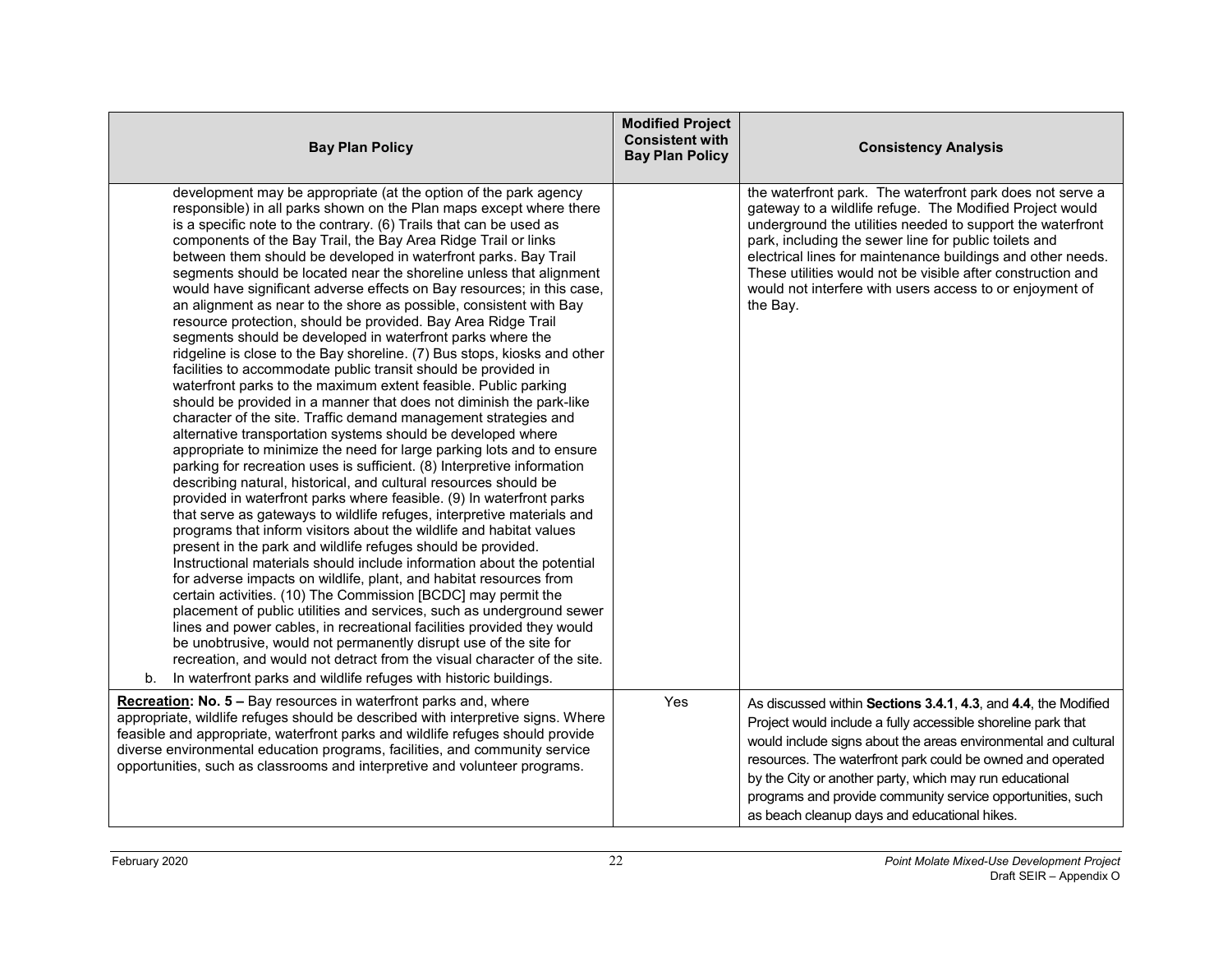| <b>Bay Plan Policy</b>                                                                                                                                                                                                                                                                                                                                                                                                                                                                                                                                                                                                                                                                                                                                     | <b>Modified Project</b><br><b>Consistent with</b><br><b>Bay Plan Policy</b> | <b>Consistency Analysis</b>                                                                                                                                                                                                                                                                                                                                                                                                                                                                                                                                                                                                                                                                                                                                                                                                                                                                                                                                                                                                                                          |  |
|------------------------------------------------------------------------------------------------------------------------------------------------------------------------------------------------------------------------------------------------------------------------------------------------------------------------------------------------------------------------------------------------------------------------------------------------------------------------------------------------------------------------------------------------------------------------------------------------------------------------------------------------------------------------------------------------------------------------------------------------------------|-----------------------------------------------------------------------------|----------------------------------------------------------------------------------------------------------------------------------------------------------------------------------------------------------------------------------------------------------------------------------------------------------------------------------------------------------------------------------------------------------------------------------------------------------------------------------------------------------------------------------------------------------------------------------------------------------------------------------------------------------------------------------------------------------------------------------------------------------------------------------------------------------------------------------------------------------------------------------------------------------------------------------------------------------------------------------------------------------------------------------------------------------------------|--|
| Population and Housing - Part IV (Environmental Justice and Social Equity)                                                                                                                                                                                                                                                                                                                                                                                                                                                                                                                                                                                                                                                                                 |                                                                             |                                                                                                                                                                                                                                                                                                                                                                                                                                                                                                                                                                                                                                                                                                                                                                                                                                                                                                                                                                                                                                                                      |  |
| <b>Environmental Justice and Social Equity: No. 3 - Equitable, culturally-</b><br>relevant community outreach and engagement should be conducted by local<br>governments and project applicants to meaningfully involve potentially<br>impacted communities for major projects and appropriate minor projects in<br>underrepresented and/or identified vulnerable and/or disadvantaged<br>communities, and such outreach and engagement should continue throughout<br>the Commission [BCDC] review and permitting processes. Evidence of how<br>community concerns were addressed should be provided. If such previous<br>outreach and engagement did not occur, further outreach and engagement<br>should be conducted prior to Commission [BCDC] action. |                                                                             | There has been years of community outreach regarding the<br>waterfront facilities that should be developed at the Project<br>Site. The Navy began the public outreach process in the<br>1990s, when it decided to close the Project Site, which was the<br>home of a Naval Fuel Depot. The City continued the public<br>outreach process in the early 2000s, when it explored a casino<br>project on the Project Site. In response to community<br>concerns, the City ultimately rejected the casino project. The<br>public outreach process was restarted in 2019, with this SEIR<br>and related community meetings and public hearings about the<br>Modified Project, which does not include a casino and<br>responds to community concerns about waterfront access by<br>enhancing and improving the waterfront park and constructing<br>a segment of the Bay Trail. The Final SEIR will include<br>responses to written comments on the Draft SEIR and provide<br>additional information about how the waterfront improvements<br>respond to community concerns. |  |
| <b>Environmental Justice and Social Equity: No. 4 - If a project is proposed</b><br>within an underrepresented and/or identified vulnerable and/or disadvantaged<br>community, potential disproportionate impacts should be identified in<br>collaboration with the potentially impacted communities. Local governments<br>and the Commission [BCDC] should take measures through environmental<br>review and permitting processes, within the scope of their respective<br>authorities, to require mitigation for disproportionate adverse project impacts<br>on the identified vulnerable or disadvantaged communities in which the project<br>is proposed.                                                                                              |                                                                             | The Modified Project, including its waterfront improvements, is<br>not located within an existing community and the adjacent land<br>use is primarily industrial. Thus, there would be no impacts to<br>an existing underrepresented, vulnerable, or disadvantaged<br>community                                                                                                                                                                                                                                                                                                                                                                                                                                                                                                                                                                                                                                                                                                                                                                                      |  |
| Public Services and Recreation - Part IV (Public Access)                                                                                                                                                                                                                                                                                                                                                                                                                                                                                                                                                                                                                                                                                                   |                                                                             |                                                                                                                                                                                                                                                                                                                                                                                                                                                                                                                                                                                                                                                                                                                                                                                                                                                                                                                                                                                                                                                                      |  |
| <b>Public Access: No. 2 - In addition to the public access to the Bay provided by</b><br>waterfront parks, beaches, marinas, and fishing piers, maximum feasible<br>access to and along the waterfront and on any permitted fills should be<br>provided in and through every new development in the Bay or on the<br>shoreline, whether it be for housing, industry, port, airport, public facility,<br>wildlife area, or other use, except in cases where public access would be<br>clearly inconsistent with the project because of public safety considerations or<br>significant use conflicts, including unavoidable, significant adverse effects on                                                                                                  | Yes                                                                         | As discussed within Section 3.0, the Modified Project does not<br>propose fill or new development in the Bay or within the<br>100-foot shoreline band. As discussed within Sections 3.0,<br>4.3, and 4.4, the Modified Project would include a fully<br>accessible shoreline park that would include signs about the<br>area's environmental and cultural resources. The waterfront<br>park could be owned and operated by the City or another                                                                                                                                                                                                                                                                                                                                                                                                                                                                                                                                                                                                                       |  |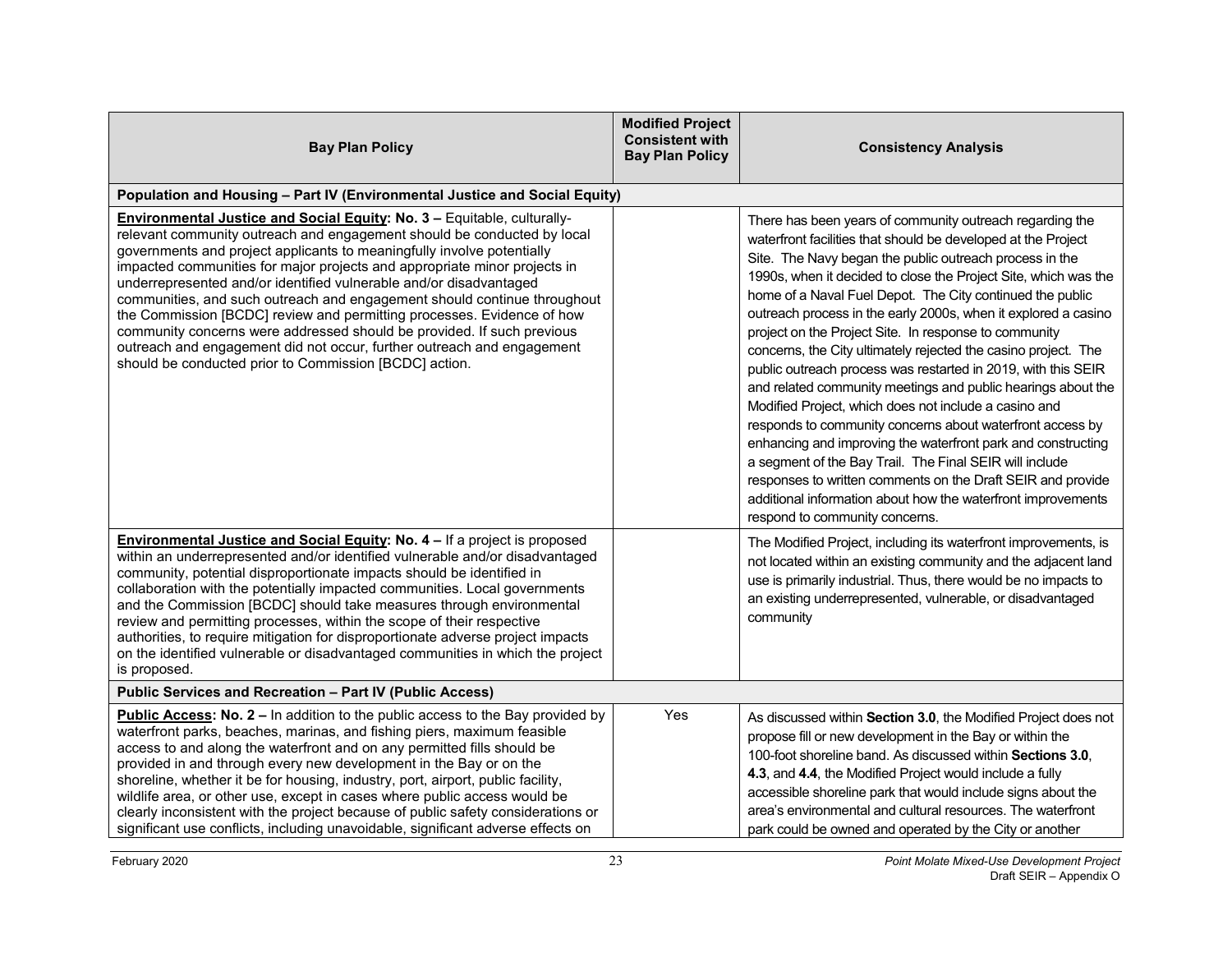| <b>Bay Plan Policy</b>                                                                                                                                                                                                                                                                                                                                                                                                                                                                                                                                                                                                               | <b>Modified Project</b><br><b>Consistent with</b><br><b>Bay Plan Policy</b> | <b>Consistency Analysis</b>                                                                                                                                                                                                                                                                                                                                                                                                                                                                                                                                                                                                                                                                                                  |
|--------------------------------------------------------------------------------------------------------------------------------------------------------------------------------------------------------------------------------------------------------------------------------------------------------------------------------------------------------------------------------------------------------------------------------------------------------------------------------------------------------------------------------------------------------------------------------------------------------------------------------------|-----------------------------------------------------------------------------|------------------------------------------------------------------------------------------------------------------------------------------------------------------------------------------------------------------------------------------------------------------------------------------------------------------------------------------------------------------------------------------------------------------------------------------------------------------------------------------------------------------------------------------------------------------------------------------------------------------------------------------------------------------------------------------------------------------------------|
| Bay natural resources. In these cases, in lieu access at another location<br>preferably near the project should be provided. If in lieu public access is<br>required and cannot be provided near the project site, the required access<br>should be located preferably near identified vulnerable or disadvantaged<br>communities lacking well-maintained and convenient public access in order to<br>foster more equitable public access around the Bay Area.                                                                                                                                                                       |                                                                             | party, which may run educational programs and provide<br>community service opportunities, such as beach cleanup days<br>and educational hikes.<br>Only about 30 percent of the shoreline is currently publicly<br>accessible at the existing City shoreline park. The<br>Modified Project would allow the shoreline to be 100<br>percent publicly accessible.                                                                                                                                                                                                                                                                                                                                                                |
| Public Access: No. 5 - Public access that substantially changes the use or<br>character of the site should be sited, designed, and managed based on<br>meaningful community involvement to create public access that is inclusive<br>and welcoming to all and embraces local multicultural and indigenous history<br>and presence. In particular, vulnerable, disadvantaged, and/or<br>underrepresented communities should be involved. If such previous outreach<br>and engagement did not occur, further outreach and engagement should be<br>conducted prior to Commission [BCDC] action.                                         | Yes                                                                         | As discussed above, the Modified Project does not propose<br>public access that would substantially change the use or<br>character of the waterfront park or Point Molate shoreline. The<br>Modified Project would improve and enhance the existing<br>shoreline access.                                                                                                                                                                                                                                                                                                                                                                                                                                                     |
| Public Access: No. 13 - The Public Access Design Guidelines should be<br>used as a guide to siting and designing public access consistent with a<br>proposed project. The Design Review Board should advise the Commission<br>[BCDC] regarding the adequacy of the public access proposed. The Design<br>Review Board should encourage diverse public access to meet the needs of a<br>growing and diversifying population. Public access should be well distributed<br>around the Bay and designed or improved to accommodate a broad range of<br>activities for people of all races, cultures, ages, income levels, and abilities. | Yes                                                                         | See response, above, under Aesthetics, Public Access:<br>No. 13.                                                                                                                                                                                                                                                                                                                                                                                                                                                                                                                                                                                                                                                             |
| <b>TRANSPORTATION - Part IV (Public Access)</b>                                                                                                                                                                                                                                                                                                                                                                                                                                                                                                                                                                                      |                                                                             |                                                                                                                                                                                                                                                                                                                                                                                                                                                                                                                                                                                                                                                                                                                              |
| Public Access: No. 10 - Access to and along the waterfront should be<br>provided by walkways, trails, or other appropriate means and connect to the<br>nearest public thoroughfare where convenient parking or public transportation<br>may be available. Diverse and interesting public access experiences should be<br>provided which would encourage users to remain in the designated access<br>areas to avoid or minimize potential adverse effects on wildlife and their<br>habitat.                                                                                                                                           | Yes                                                                         | The Modified Project would provide additional access to and<br>along the waterfront that would be connected by trails from a<br>public parking lot and the closest public road, which would<br>have angled parking. Specifically, the Bay Trail would provide<br>pedestrian and bike access to the shoreline throughout the<br>Project Site. The trails would offer diverse and interesting<br>experiences, such openings that provide views of the Bay and<br>interpretative signs about local cultural and the environmental<br>resources, to access the shoreline. The trails would also<br>contain signs encouraging users to stay on marked paths to<br>avoid adverse effects on wildlife and natural habitats. The Bay |